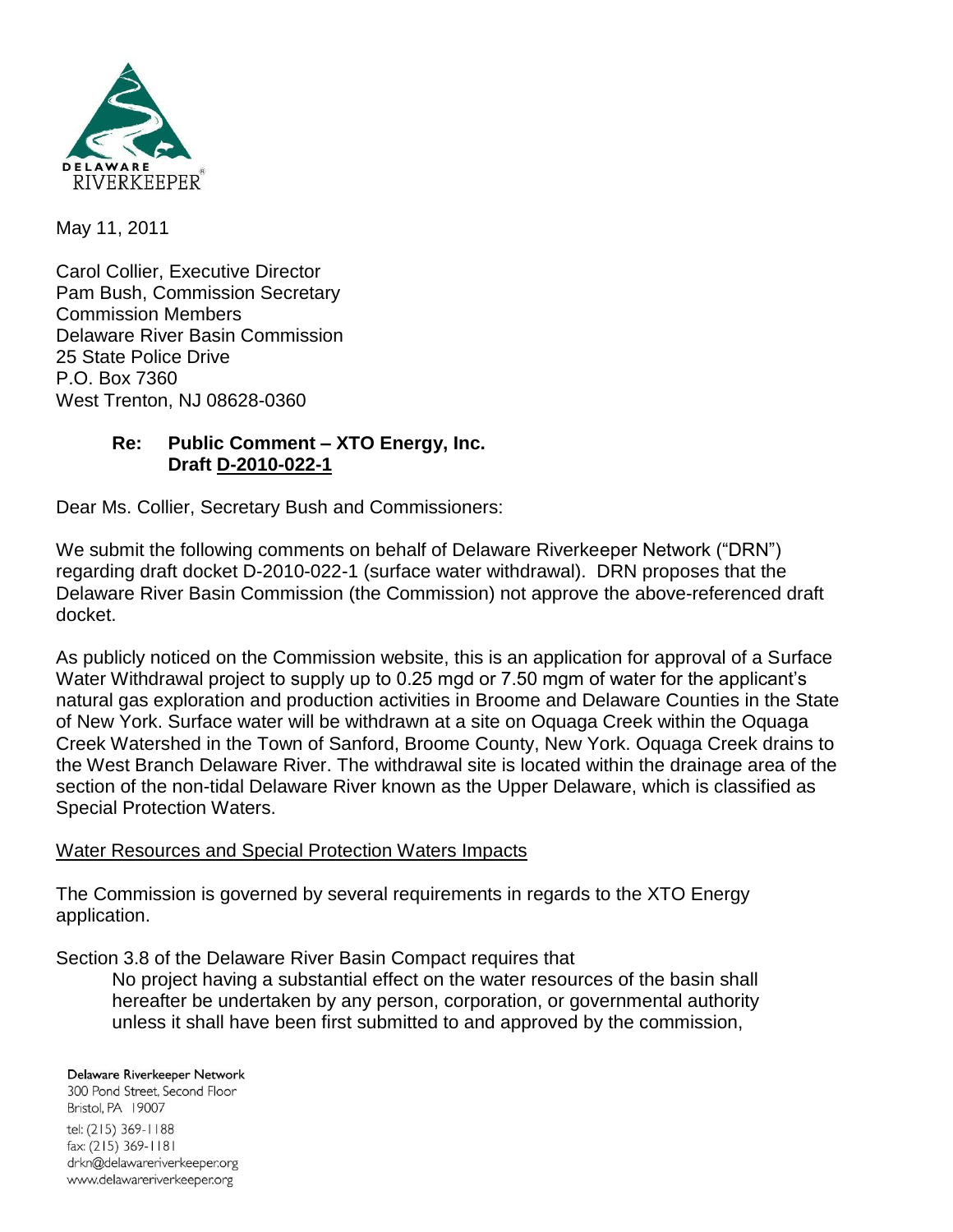subject to the provisions of Sections 3.3 and 3.5. The Commission shall approve a project whenever it finds and determines that such project would not substantially impair or conflict with the Comprehensive Plan and may modify and approve as modified, or may disapprove any such project whenever it finds and determines that the project would substantially impair or conflict with such Plan. The Commission shall provide by regulation for the procedure of submission, review and consideration of projects, and for its determinations pursuant to this section. Any determination of the Commission hereunder shall be subject to judicial review in any court of competent jurisdiction.

See also 18 C.F.R. § 401.32.

The Comprehensive Plan is established by Article 13.1 of the Compact:

The commission shall develop and adopt, and may from time to time review and revise, a comprehensive plan for the immediate and long range development and use of the water resources of the basin. The plan shall include all public and private projects and facilities which are required, in the judgment of the commission, for the optimum planning, development, conservation, utilization, management and control of the water resources of the basin to meet present and future needs.

The DRBC implements the Delaware River Basin Compact through the Delaware River Basin Water Code (W.C.), 18 C.F.R. Part 410, as well as the Delaware River Basin Administrative Manual: Rules of Practice and Procedure.

W.C. Section 2.30.4 states: "All projects involving a transfer of water into or out of the Delaware Basin must be submitted to the Commission for review and determination under Section 3.8 of the Compact, and inclusion within the Comprehensive Plan." An exportation of water is defined as: "[W]ater taken from within the Delaware River Basin and transferred or conveyed to an area outside the drainage area of the Delaware River and its tributaries, including the Delaware Bay, and not returned to the Delaware River Basin." W.C. Section 2.30.1.

Exportations of water are a form of consumptive use. Consumptive use is "loss of water from a groundwater or surface water source through a manmade conveyance system . . . due to transpiration by vegetation, incorporation into products during their manufacture, evaporation, diversion out of a basin, or any other process to the extent that the water withdrawn is not returned to the waters of a basin."

W.C. Section 2.30.2 establishes the "Policy of Protection and Preservation":

The waters of the Delaware River Basin are limited in quantity and the Basin is frequently subject to drought warnings and drought declarations due to limited water supply storage and streamflow during dry periods. Therefore, it shall be the policy of the Commission to discourage the exportation of water from the Delaware River Basin.

W.C. Section 2.30.3 ("Safeguard Public Interest") requires the DRBC's "review and consideration of any public or private project involving the importation or exportation of water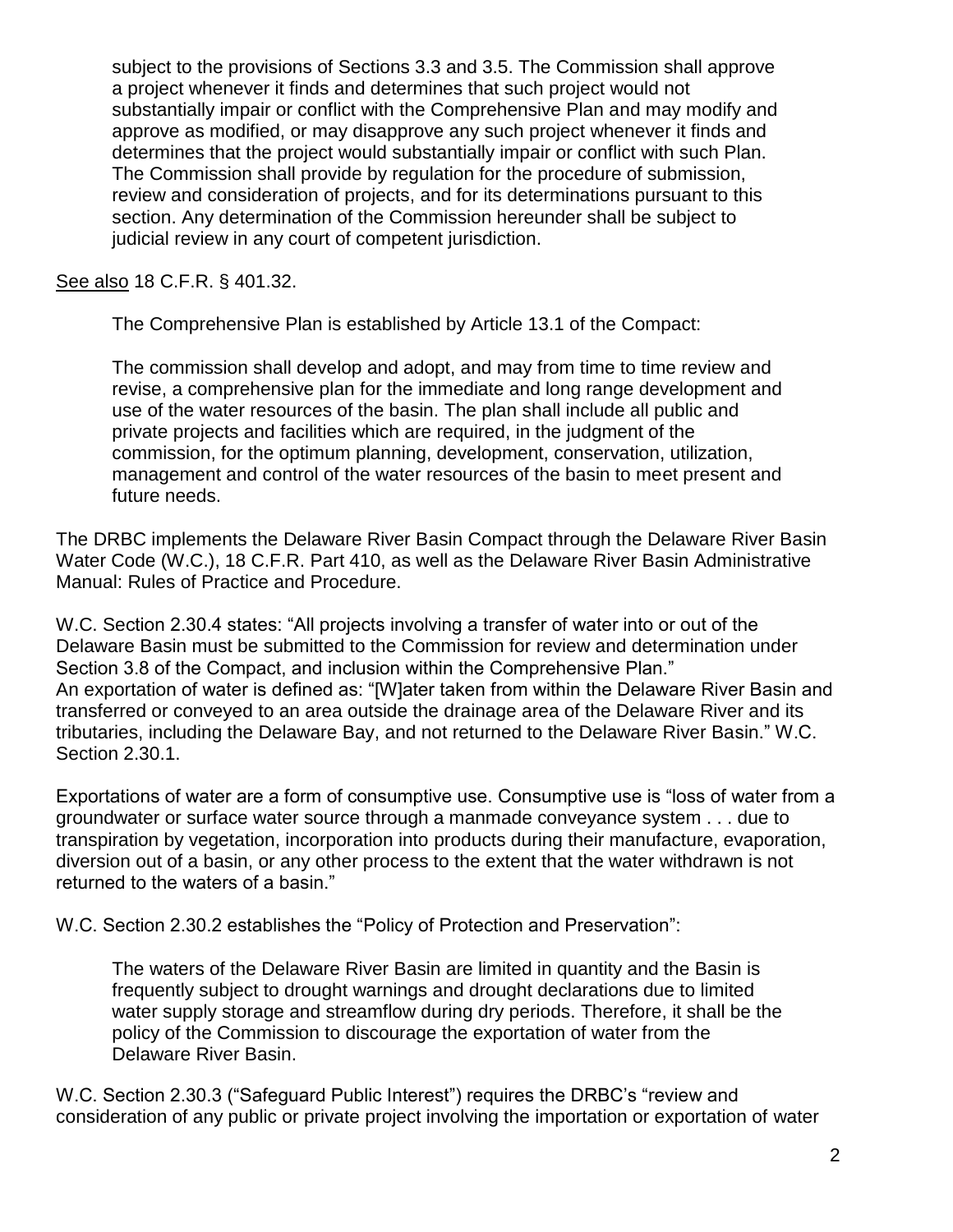[to] be conducted pursuant to this policy and shall include assessments of the water resource and economic impacts of the project and of all alternatives to any water exportation or wastewater importation project."

The Oquaga Creek is located within the drainage area of an area designated as Special Protection Waters. The Commission is legally required to ensure that the XTO water withdrawal from the Oquaga Creek will result in "no measurable change" to existing water quality at "Boundary and Interstate Control Points" for these exceptional waters. W.C. Section 3.10.3.A.2.b.1.

As stated in the draft docket, "The SPW designation and associated regulations are designed to protect waters with exceptional value including without limitations existing high water quality in applicable areas of the Delaware River Basin".<sup>1</sup>

The Commission's Executive Director Determination dated May 19, 2009 stated that "as a result of water withdrawals, wastewater disposal and other activities, natural gas extraction projects … may individually or cumulatively affect the water quality of Special Protection Waters [SPW]..." Oquaga Creek flows to the West Branch of the Delaware River and is located within the drainage area of SPW.

W.C. Section 3.10.3.A.2.b.1 applies to Special Protection Waters and requires that the commission must review and condition approvals based on insuring that no measureable change to existing water quality "occurs at Boundary and Interstate Control Points" for these waters.

By regulation, the Commission requires permit applicants to address the impact of their proposed projects on the basin. Specifically, "applications before the Commission should address the impact of the withdrawal, use and disposal of water on the water resources of the basin." Rules of Practice and Procedure Section 2.3.7(A).

If the DRBC approves the draft XTO docket, it is likely to have substantial effects on the water resources of the Delaware River Basin by reducing the flow in the stream and/or depleting the groundwater; removing the natural flow regime, which will adversely impact fish and aquatic life and their habitats; by adding, discharging, or causing the release of pollutants into the groundwater or surface water, or by other means. The draft docket violates the Commission's requirements under SPW.

#### Procedural Concerns

The DRBC must require XTO to meet all of the requirements of the Rules of Practice and Procedure Section 2.3.8(A) governing the information and exhibits that must be included with a docket application. Based on the information we have reviewed in the file, XTO has not submitted the full information required. This is inadequate to comply with the requirements of DRBC's regulations and procedures.

XTO Energy has failed to fully comply with Requirement 4 of the R.P.P., "maps, drawings, specifications and profiles of any proposed structures or a description of the specific effects of a non-structural project". The application provides a single drawing of an "intake diagram" for

 $\overline{a}$ <sup>1</sup> D-2010-022-1, XTO Oquaga Creek SWWD, Draft, 4.28.2011, 10:00 AM, p. 5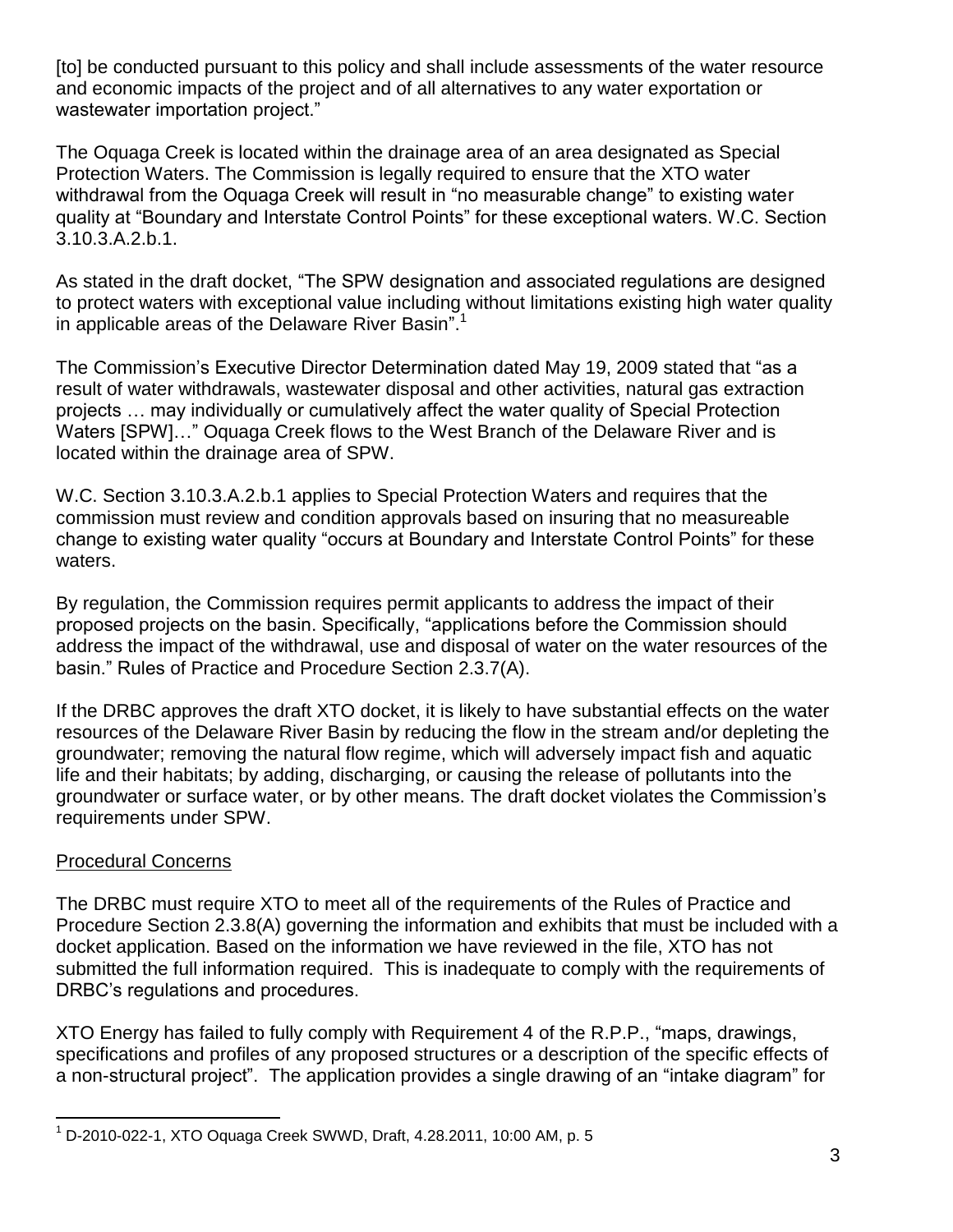"conceptual purposes only and not to be used for construction"<sup>2</sup>. At a later date, 9.9.2010, an email was submitted stating "attached are two photographs of a water withdrawal point that is similar to the one proposed in the XTO application for Oquaga Creek". Two "Sample Withdrawal Point Photographs" were attached with annotation "example from Susquehanna R.B.; approved by SRBC".<sup>3</sup> The details of construction required by Requirement 4 are missing including but not limited to specific drawings, specifications, and profiles of any proposed structures including but not limited to the flow back prevention mechanism and a design of the proposed infrastructure. The draft docket states that final plans and specifications must be submitted prior to construction commencing as per Condition e., making it clear the application submission was not adequate.<sup>4</sup> The docket allows the Executive Director of the DRBC to review and approve the final plans and specifications, removing this aspect of the docket from the public input process.

Requirement 4 is not met due to the lack of details for a stream flow gauge in the application. There was no stream flow gauge design submitted by the applicant. Condition o. of the Draft Docket specifies "The withdrawal site shall be fitted by the docket holder with a gage (the XTO Oquaga Creek gage) or another gage or other instrumentation…and calibrated to the downstream Deposit gage station flow data"<sup>5</sup>, making it clear the application submission was not adequate. The Executive Director is expressly allowed to approve "...another gage or alternate instrumentation..."<sup>6</sup>, removing this aspect of the docket from the public input process.

Requirement 4 is not met due to the lack of an intake design. There was no water intake design submitted by the applicant. Condition p. in the draft docket requires "Before" commencing construction on the surface water withdrawal site, the docket holder shall first obtain the approval of the intake design from the Executive Director, NYSDEC, the USACE and the U.S. Fish and Wildlife Service<sup>"7</sup>, making it clear the application submission was not adequate. The Executive Director is expressly allowed to approve the intake design,  $8$ removing this aspect of the docket from the public input process.

Requirement 4 was not met due to the lack of automatic continuous recording device specifications. There were no specifications for automatic continuous recording device submitted by the applicant. Condition u. in the draft docket requires "The docket holder shall meter the project surface water withdrawals with an automatic continuous recording device that measures to within 5 percent if actual flow"<sup>9</sup>, making it clear the application submission was not adequate. No requirement for approval of the design or specifications of the automatic continuous recording device is required in the draft docket. The metering device is necessary to monitor flows in the stream to assure compliance with the pass-by flow requirements in the draft docket, as further discussed in Condition t. of the draft docket.<sup>10</sup>

<sup>4</sup> D-2010-022-1, XTO Oquaga Creek SWWD, Draft, 4.28.2011, 10:00 AM, p. 9

<sup>&</sup>lt;sup>2</sup> Application for Ground or Surface Water Withdrawal Project in the Delaware River Basin, XTO Energy, Indiana, PA, Scott Huntington, Regulatory Analyst, 5.7.2010, Figure 2.

<sup>&</sup>lt;sup>3</sup> Delaware River Basin Commission XTO Energy Water Withdrawal file, file review by Tracy Carluccio, 5.2.2011

<sup>5</sup> D-2010-022-1, XTO Oquaga Creek SWWD, Draft, 4.28.2011, 10:00 AM, p. 11

<sup>&</sup>lt;sup>6</sup> Ibid.

 $<sup>7</sup>$  Ibid.</sup>

<sup>&</sup>lt;sup>8</sup> Ibid.

<sup>9</sup> D-2010-022-1, XTO Oquaga Creek SWWD, Draft, 4.28.2011, 10:00 AM, p. 12

 $10$  Ibid.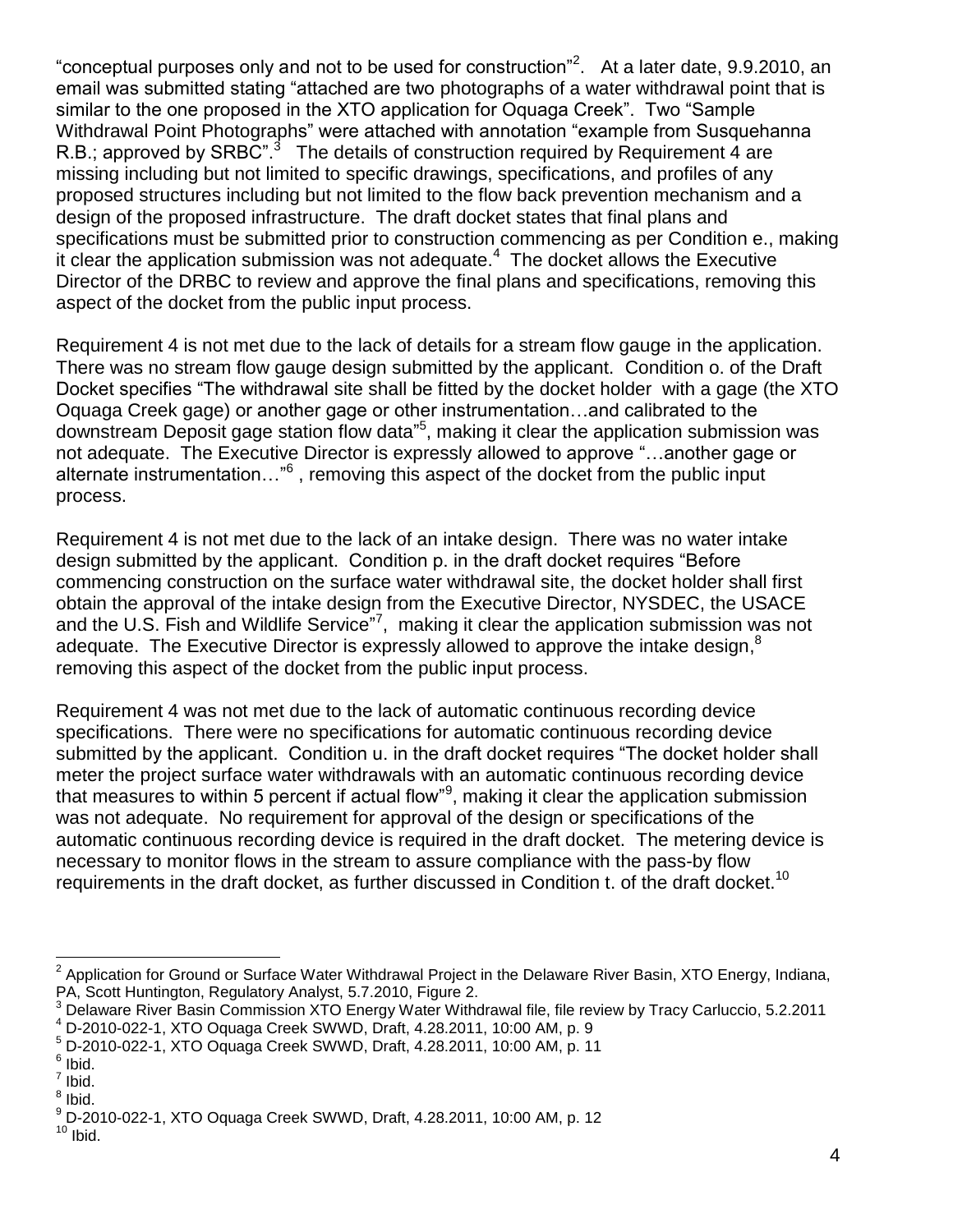It appears that XTO Energy has also failed to fully comply with Requirement 5 of the R.P.P., Sec. 2.3.8(A), "written report of the applicant's engineer showing the proposed plan of operation of a structural project". No Operation Plan was submitted by the applicant. The draft docket Condition t. requires "At least 90 days prior to the scheduled initiation of any site clearing or construction and prior to commencement of any withdrawal operations at the withdrawal site, the docket holder shall submit an Operation Plan...",<sup>11</sup> making it clear the application submission was not adequate. The Executive Director is expressly allowed to approve the Operation Plan,<sup>12</sup> removing this aspect of the docket from the public input process.

Requirement 5 was not met due to the lack of an Operation Plan that shows how the docket holder will account for the distribution of the withdrawn water. Condition v. requires "...the docket holder shall meter, record, and report the volume of surface water withdrawn from the withdrawal site as it is distributed to the hauling vehicles",  $13$  making it clear the application submission was not adequate. The Executive Director is expressly allowed to approve the Operation Plan and various aspects of the transportation recordkeeping,<sup>14</sup> removing this aspect of the docket from the public input process.

It appears that XTO Energy may have failed to fully comply with Requirement 6 of the R.P.P., Sec. 2.3.8(A), "map of any lands to be acquired or occupied". There was a site location map of the withdrawal site (Figure 1) and an aerial photograph showing the truck access area (Figure 4) and current tax parcels (Figure 6)<sup>15</sup> but the significance of these maps in terms of Requirement 6 is unexplained in the application and not mentioned in the draft docket. It is stated that the Town of Sanford owns the land (apparently it used to be a bridge crossing) that the project will be constructed upon and it is implied that the Town's access is all that is needed. While there is a "license agreement" between the Town of Sanford and the applicant for use of the town's road to gain access to the Creek, there is no lease agreement or property acquisition or rental of property mentioned in the "license agreement". It is unclear if any privately owned land will be acquired or occupied by the project. The lack of construction specifications for the facility clouds this issue further.

It appears that XTO Energy may have failed to fully comply with Requirement 7 of the R.P.P., Sec. 2.3.8(A), "estimate of the cost of completing the proposed project, and sufficient data to indicate a workable financial plan under which the project will be carried out." The applicant's statement provided in the application provides an estimated project cost (\$17,700) but it does not provide details as to the source of the cost or the financial plan under which the project will be carried out.<sup>16</sup> There is no mention in the draft docket of any additional information required to be submitted by the applicant.

It also appears that XTO Energy may have failed to fully comply with Requirement 8 of the R.P.P., Sec. 2.3.8(A), "analyses and conclusions of regional water supply and wastewater investigations.‖ This requirement will be discussed *infra*.

 $\overline{a}$  $11$  Ibid.

 $12$  lbid.

 $13$  Ibid.

 $14$  Ibid.

<sup>15</sup> Application for Ground or Surface Water Withdrawal Project in the Delaware River Basin, XTO Energy, Indiana, PA, Scott Huntington, Regulatory Analyst, 5.7.2010, Figures 1, 4, 6

<sup>&</sup>lt;sup>16</sup> Application for Ground or Surface Water Withdrawal Project in the Delaware River Basin, XTO Energy, Indiana, PA, Scott Huntington, Regulatory Analyst, 5.7.2010, "Applicant's Statement – Project Review Fee", 5.5.2010.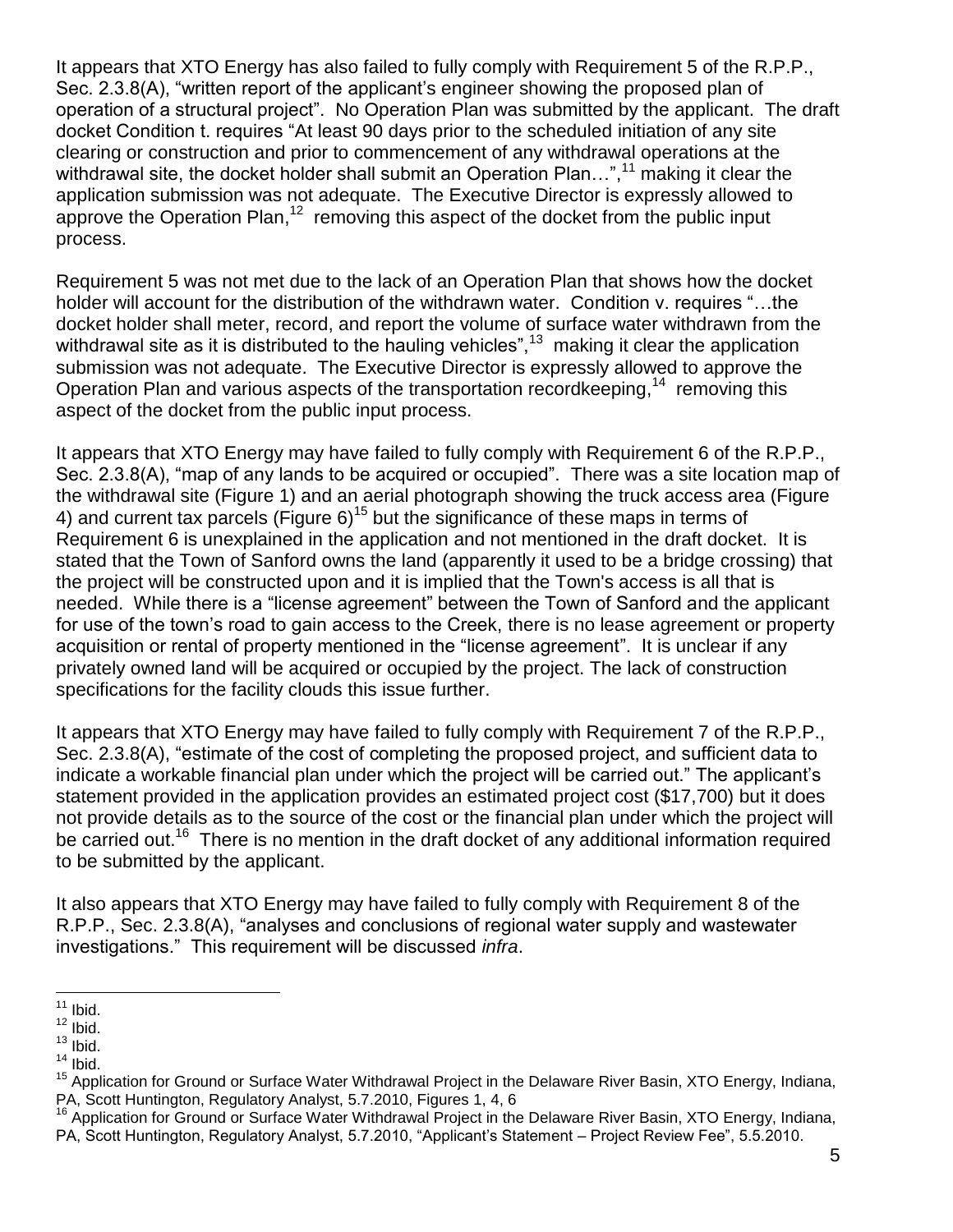Section 3.8 of the DRB Compact states that "No project having a substantial effect on the water resources of the basin shall hereafter be undertaken by any person, corporation or governmental authority unless it shall have been first submitted to and approved by the commission…‖ Several Commission regulations incorporate the mandate that permit applicants address the impact of their proposed projects on the Basin. For example, R.P.P. Sec. 2.3.7(A) states that "[a]pplications before the Commission should address the impact of the withdrawal, use and disposal of water on the water resources of the Basin." These impacts have not been adequately discussed; the application is substantively deficient.

## *Out of Basin Transfer*

First, while XTO Energy avers that the water use is "100% consumptive," the project also entails transfers out of the Delaware River basin. The two uses are not mutually exclusive. Consumptive use is "loss of water from a groundwater or surface water source through a manmade conveyance system . . . due to transpiration by vegetation, incorporation into products during their manufacture, evaporation, diversion out of a basin or any other process to the extent that the water withdrawn is not returned to the waters of a basin." An out-of-basin transfer is "an exportation of water [] taken from within the Delaware River Basin and transferred and conveyed to an area outside the drainage area of the Delaware River and its tributaries, including the Delaware Bay, and not returned to the Delaware River Basin." Water Code (W.C.) Sec. 2.30.1. It is a form of consumptive use.

XTO Energy's application materials and the draft docket also make clear that wastewater will be processed and discharged in locations outside of the Delaware River Basin; this amounts to an out-of-basin transfer.

W.C. Section 2.30 applies to the draft XTO docket because the project entails a transfer of water out of the Delaware River Basin. XTO must provide the DRBC with all of the information required by W.C. Section 2.30.4 governing applications for dockets entailing transfers of water out of the Delaware River Basin. W.C. Sec. 2.30 and subsections are applicable.

W.C. Sec. 2.30.4 requires XTO Energy to address eight issues:

A. Efforts to first develop or use and conserve the resources outside of the Delaware River Basin.

B. Water resource impacts of each alternative available including the "no project" alternative.

C. Economic and social impacts of the importation or exportation and each of the available alternatives including the "no project" alternative.

D. Amount, timing and duration of the proposed transfer and its relationship to passing flow requirements and other hydrologic conditions in the Basin, and impact on instream uses and downstream waste assimilation capacity.

E. Benefits that may accrue to the Delaware River Basin as a result of the proposed transfer.

F. Volume of the transfer and its relationship to other specified actions or Resolutions by the Commission.

G. Volume of the transfer and the relationship of that quantity to all other diversions.

H. Any other significant benefit or impairment which might be incurred to the Delaware River Basin as a result of the proposed transfer.

Upon information and belief, no such information was provided to the Commission by the applicant. There is no statement regarding XTO Energy's efforts, if any, to use resources from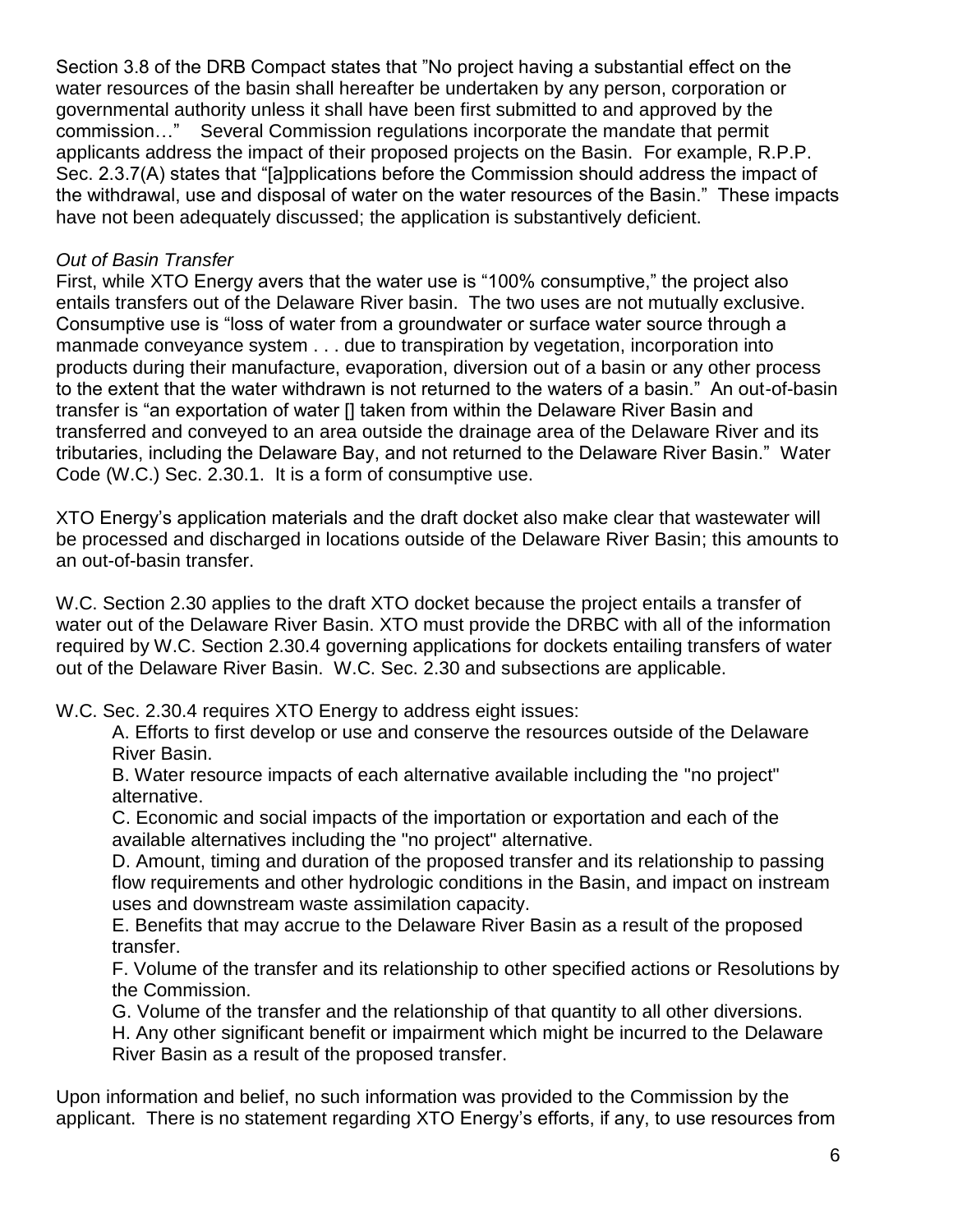outside the Basin in its project. No documents in the application file address the "no project" alternative, as required by sections B and C. Impacts on downstream uses have not been adequately addressed. The significant benefits and impairments the project may cause have not been presented.

W.C. Sec. 2.30.3 "Safeguard Public Interest" requires "review and consideration of any public or private project involving the importation or exportation of water [to] be conducted pursuant to this policy and shall include assessments of the water resource and economic impacts of the project and of all alternatives to any water exportation or wastewater importation project."<sup>17</sup>

The draft docket contains no such determination, and indeed, this project cannot be determined to be in the public interest on the information currently available. XTO Energy has not proven that its projects meet all the criteria listed above, so the Commission *must* fully weigh the impacts of the project and find it to be in the public interest if a permit is to issue.

No long-term economic impact studies have been performed in the Oquaga Creek area. A projection based on the Barnett Shale project in Texas, which was written by Timothy W. Kelsey of the Penn State Cooperative Extension,<sup>18</sup> posits that "[u]nder current [Pennsylvania] law, natural gas will not significantly increase the local tax base, and thus local tax revenues" because natural gas is not subject to local taxation. The costs borne by local governments and school districts, while not specified, are nevertheless deemed "significant." Kelsey acknowledges that there are "opportunities and benefits for the construction industry, retail trade, and others" but that "[t]he size of these economic impacts . . . depend critically upon whether such businesses exist within the Pennsylvania communities affected by natural gas; the more spending that occurs outside the community, less economic benefit will accrue locally."

A working paper by Susan Christopherson of Cornell University, New York, cautions that local and regional communities bear costs that must be considered in forecasting economic impacts from shale gas development,<sup>19</sup> "The cumulative impacts include many of the costs we have described as being borne by communities in gas drilling regions – new demands on government services, traffic congestion, noise, and social disruption. But as the boom-bust cycle works its way through localities in a gas play, there are also regional cumulative impacts that need to be considered in assessing costs and benefits."

 $17$  In a different context, DRBC considers "A project that is in the public interest is one that, at a minimum, provides housing, employment, and/or public facilities needed to accommodate the adopted future population, land use, and other goals of a community and region without causing deleterious impacts on the local and regional environment and economy. In general, such a project would be one that conforms to a locally-adopted growth management plan which is undergoing active implementation by local officials, is supported by the larger community as a whole, and is compatible with national, state and regional objectives as well. For a project not fully meeting the above criteria, the Commission will weigh the positive and negative impacts to determine public interest. Water Code § 3.10.2(A)(2)(a)(5).

<sup>18</sup> Available at http://naturalgaslease.pbworks.com/f/Potential+Economic+Impacts+of+Marcellus+Shale.pdf. *See also* Marcellus Shale: What Local Government Officials Need to Know, at http://downloads.cas.psu.edu/ naturalgas/pdf/MarcellusShaleWhatLocalGovernmentOfficialsneedtoknow.pdf.

<sup>&</sup>lt;sup>19</sup> "How Should We Think About the Economic Consequences of Shale Gas Drilling?", Working Paper Series, A COMPREHENSIVE ECONOMIC IMPACT ANALYSIS OF NATURAL GAS EXTRACTION IN THE MARCELLUS SHALE, Susan Christopherson and Ned Rightor, May, 2011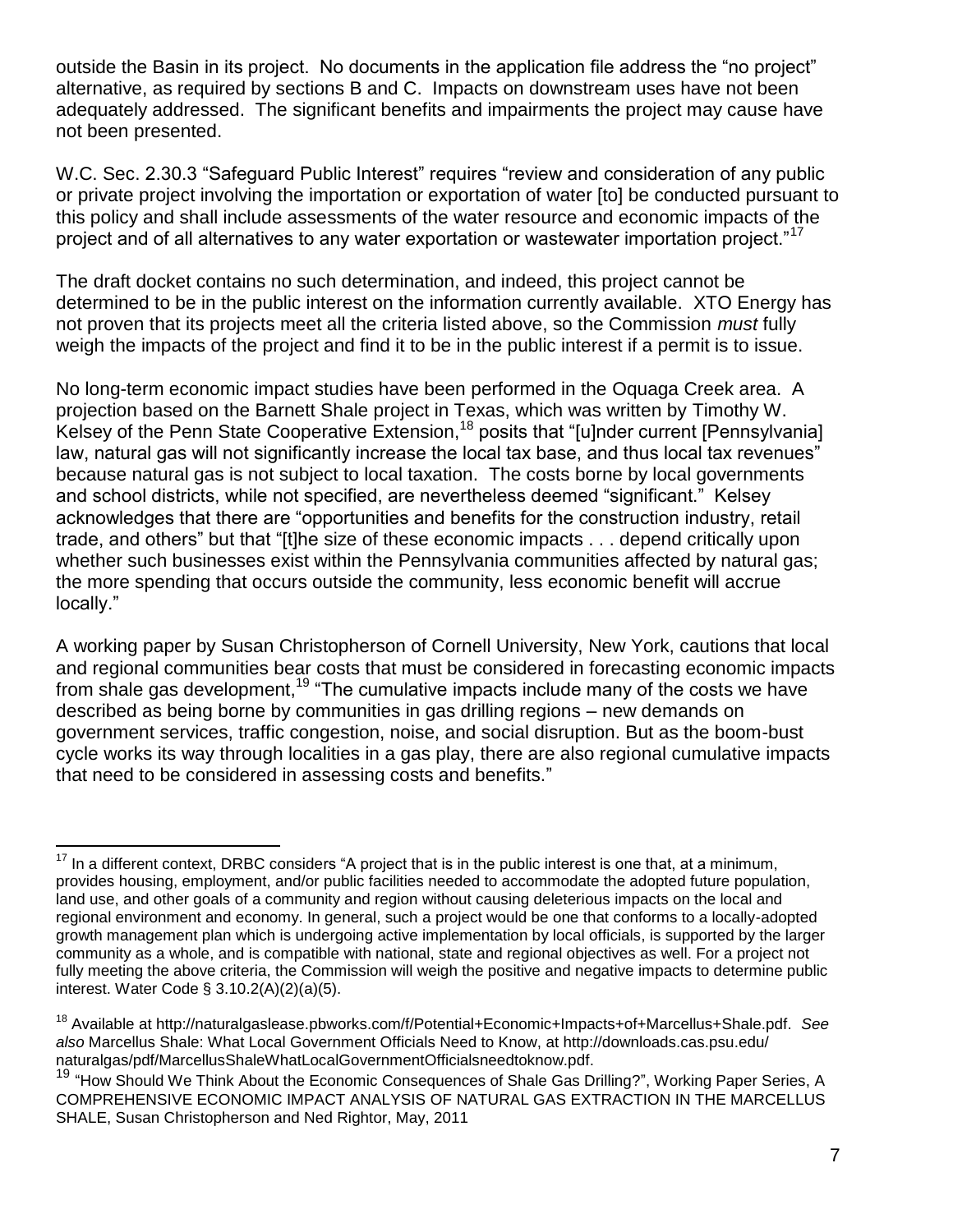A detailed and particularized study, not hypothetical projection, is necessary in order to determine whether this project is in the public interest or not. The potential public interest considerations to be addressed should involve, at a minimum, the costs of increased demand for medical care, schools, and other municipal services without corresponding tax revenue or fees to pay for them; the dangers of increased truck traffic and industrial activity to travelers on roadways and to use of public lands; whether permanent jobs will be created or not and the likelihood that local residents will be employed because of the project; the extent to which local businesses will benefit or be negatively impacted from the increased activity; the loss of fresh water flows from the Basin and the hydrologic cycle; the change in stream habitat due to loss of natural flow regime; the impact on recreational and ecotourism activities; and the contaminants produced with the shale such as natural radioactivity, hydrocarbons, heavy metals, high amounts of salt, and polluting air emissions and the impacts these might have on the environment, water supplies, and on human health.

Nor should public interests at the municipal level be overlooked. With highway repair costs reaching millions of dollars for even short stretches of roadway, bonding provisions must give adequate protection from heavy use by XTO Energy, subcontractors and related services to transport equipment, fresh water, wastewater, and other related materials. The small roads that would be used for this project will be directly impacted and must be paid for by the applicant, not the local taxpayer.

W.C. Sec. 2.30.2 requires implementation of the Commission's Policy of Protection and Preservation, which discourages the exportation of water from the Delaware River Basin due to frequent drought and limited quantity of waters. This requirement has not been strictly applied to the draft docket because of the lack of specificity and the large number of requirements that have been transformed into after-the-fact docket conditions, including concerning water conservation, leak detection and flow considerations. The after-the-fact docket conditions also allow the applicant to escape the requirements of R.P.P., Sec. 2.3.8(A), Exhibits to Accompany the Application as discussed above, and remove the reliability of the project to meet water conservation and management and Special Protection Waters requirements as discussed *infra*.

XTO Energy has failed to address the impact of its project on the water resources of the Basin and on the local community, and therefore the Commission cannot consider this project to be within the public interest or in keeping with the policy of protection and preservation at this point. XTO Energy should not be allowed to operate under a DRBC-issued docket until each required issue is adequately addressed. The Commission has the power and the duty to require such answers from XTO, and should require this information prior to issuing any docket.

#### *Non-Point Source Pollution from the Withdrawal Site*

W.C. Sec. 3.10.3A.2.e.1 and 2 of the *WQR, Administrative Manual – Part III* requires projects subject to review under Section 3.8 of the compact that are located in the drainage area of SPW to submit for approval a non-point source pollution control plan (NPSPCP) that controls new or increased non-point source loads generated within the portion of the docket holder's service area which is also located within the drainage area of Special Protection Waters. The Oquaga Creek is located in an area designated as SPW, a NPSPCP is required and should address both post-construction stormwater controls and erosion and sediment control. No NPSPCP was submitted by the applicant.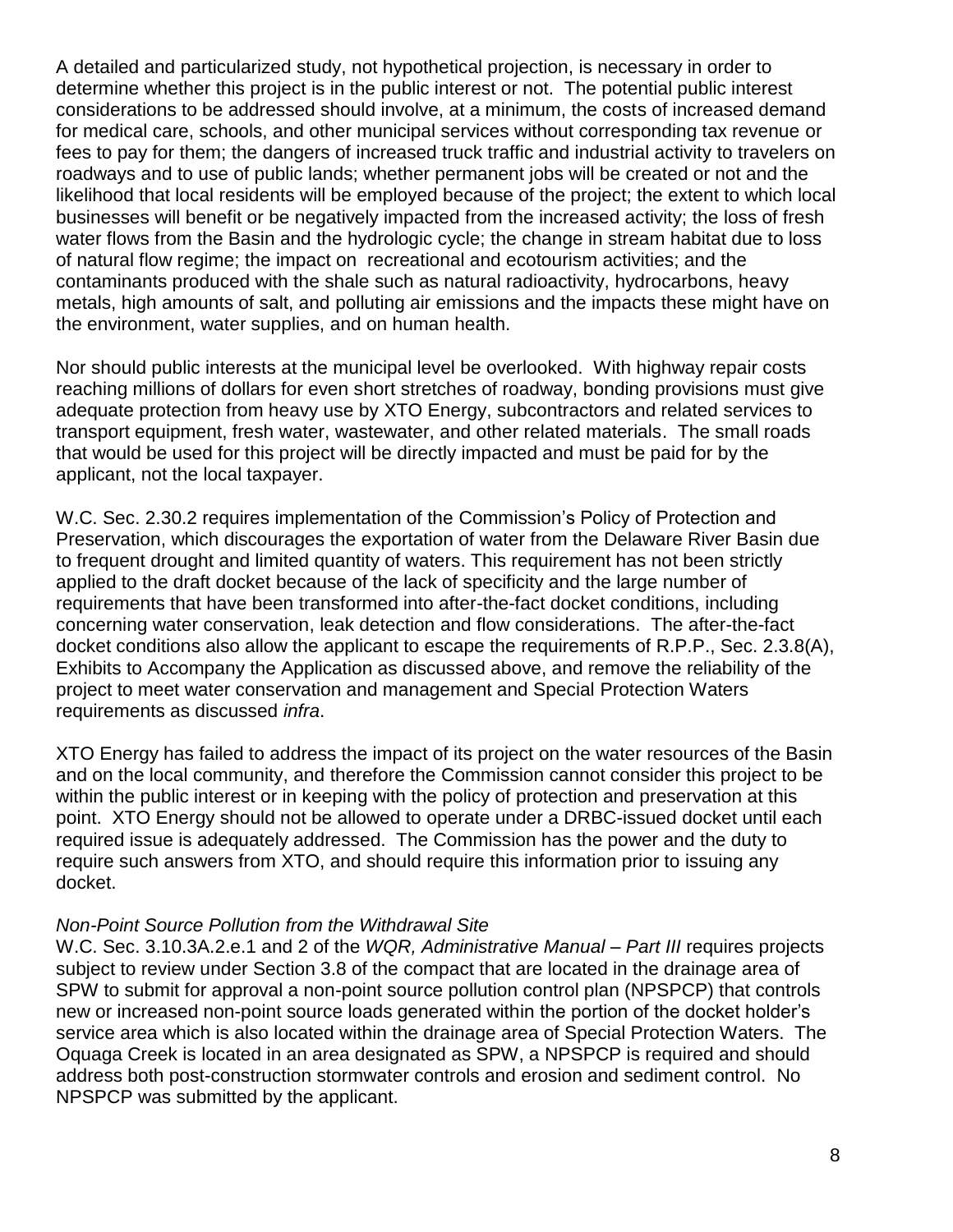The draft docket Condition i. requires "The docket holder shall submit a Non-Point Source Pollution Control Plan (NPSPCP) for the withdrawal site in accordance with Section 3.10.3.A.2.e, of the DRBC Water Quality Regulations to the Executive Director of the DRBC at least 45 working days prior to the scheduled initiation of any site clearing or construction at the site. The NPSPCP and erosion and sedimentation control plan shall be designed in accordance with the more stringent of Commission and NYSDEC requirements. Prior to commencing any site clearing or construction work at the withdrawal site, the docket holder shall obtain Executive Director's written approval for the NPSPCP, as well as, any other necessary federal, state, and local authorizations. The NPSPCP shall describe erosion and sedimentation controls to be implemented at the site and shall include measures to control stormwater both during and post construction. The post-construction portion of the plan shall describe the final site conditions including a pre- and post-construction project hydrograph analysis, permanent facilities, equipment, access roads, and all sediment and erosion and stormwater control structures necessary after final site restoration has been achieved."<sup>20</sup>

The inclusion of this condition makes it clear the application did not contain this information and that this requirement has not been satisfied. The Executive Director is expressly allowed to approve the NPSPCP.<sup>21</sup> This is inadequate to comply with the requirements of the Commission's regulations and procedures. This also removes this aspect of the docket from the public input process.

Non-Point Source Pollution Control Planning in the area served is further discussed in this Comment under "Area/wells Served" (page 14).

The DRBC is mandated by W.C. Section 3.10.3.A.2.e.1 and W.C. Section 3.10.3.A.2.e.2 to require that XTO Energy submits for approval a NPSPCP to control new or increased nonpoint source loads, including erosion and sediment controls as well as post-construction stormwater controls. DRBC may not approve the XTO docket conditionally and allow XTO to submit its NPSPCP after the fact.

#### *Build Out and Future Approvals*

W.C. Sec. 3.10.3.A.2.e.2 requires that "Approval of a new or expanded water withdrawal and/or wastewater discharge project will be subject to the condition that any new connect to the project system only serve an area(s) regulated by a non-point source pollution control plan which has been approved by the Commission." This means that, to the extent XTO Energy's NPSPCP does not encompass all its leaseholdings and expected future wells, the area served as defined in Section A 3 of the draft docket must limit the area and the estimate of water withdrawal needs in the draft docket must cap the amount for purposes of future approvals.

#### Operations Plan

 $\overline{a}$ 

The draft docket, as discussed above, suggests that an Operation Plan will be a condition of approval. However, the operation plan is not yet complete, and must be completed and subject to public review as part of a draft docket, not as an after-the-fact condition.

The Commission is requiring metering and flow gauges but the Commission, as part of the project's Operations Plan, should require XTO Energy to perform ongoing and/or routine stream flow sampling at key locations that will accurately measure the flows of the Oquaga Creek and its subwatershed. Suggested stream monitoring requirements follow. For more

 $^{20}$ D-2010-022-1, XTO Oquaga Creek SWWD, Draft, 4.28.2011, 10:00 AM, p. 10  $21$  Ibid.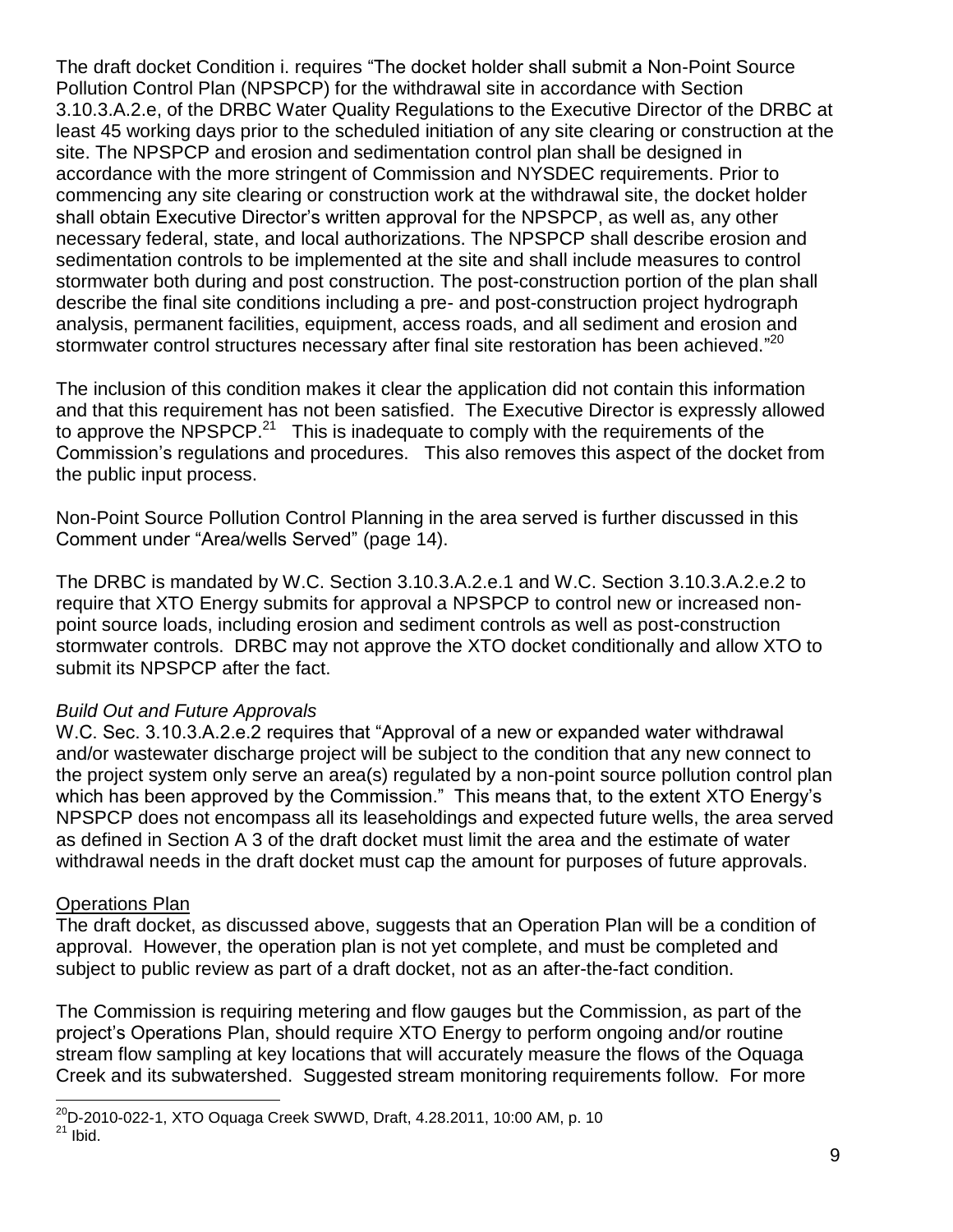details see DRN's comment on Draft DRBC Natural Gas Development Regulations,<sup>22</sup> which is provided as **Attachment 1** and is fully incorporated herein, including all Attachments and expert reports.

Baseline: All stream data for all parameters including water chemistry (real time and grab samples), benthics, fish, mussels, must be commenced at least one full year before withdrawal can begin in order to have good baseline data. This includes both shorter lived (benthics/macroinvertebrates) and longer lived (fish and mussels) species. Permanent monitoring stations (sondes) and monitoring probes should also be installed at least one year before withdrawal to monitor temperature, dissolved oxygen, flow, conductivity, specific conductivity, and turbidity. These stations should be located on the Creek and also in the West Branch to monitor changes in temperature and other habitat parameters that may result from the withdrawal. Macroinvertebrate testing to be done by trained biologists and habitat and station selection to be done based on established protocol. This is necessary to establish habitat and species.

Ongoing: Flow monitoring at the withdrawal location by installation of a permanent gauge; the USGS downstream gauge should be reinstated. Continuous monitoring device to be installed in representative water wells or a newly installed monitoring well (at the expense of the applicant) at and downstream of the withdrawal site, depending on hydrogeologic analysis of the potential of impacts to groundwater.

Reporting: All data to be reported to the Commission and made public on the Commission's website. Lag time from data collection to data sharing with the Commission and the public cannot be in excess of 30 days and spreadsheets of this data should be made available on the Commission website.

#### Pass-by Flow

The Commission is requiring a pass-by flow of 8 cfs and a withdrawal rate of 500 gpm with a total withdrawal volume not to exceed 0.25 mgd. A "day" is defined as the 24-hour period between 12:00 AM and 12:00 AM on the following day. The methods of metering, recording, and reporting the pass-by flow and for complying with the pass-by flow are not detailed and Condition t. of the draft docket allows for after-the-fact submission of this plan.<sup>23</sup> This is inadequate to comply with the requirements of the Commission's regulations and procedures.

The Commission is required to ensure this project does not have a deleterious effect on the water resources of the Basin and its more specific duty under W.C. Sec. 2.20.5 to protect water recharge areas. The Commission concludes that "The project does not conflict with the Comprehensive Plan and is designed to prevent substantial adverse impact on the water resources related environment, while sustaining the current and future water uses and development of the water resources of the Basin."<sup>24</sup> Yet, the pass-by flow requirement does not protect Oquaga Creek and threatens the Creek and the water resources of the Delaware River Basin in several ways.

Pass-by Flows, the habitat of the Oquaga Creek and the need for an ecological flow regime are discussed in this Comment under the "On-site Findings" section of the draft docket (p. 21-22).

 $\overline{a}$  $^{22}$  Delaware Riverkeeper Network Comment, DRBC Draft Natural Gas Development Regulations, April 15, 2011.

<sup>23</sup> D-2010-022-1, XTO Oquaga Creek SWWD, Draft, 4.28.2011, 10:00 AM, p. 12

<sup>24</sup> D-2010-022-1, XTO Oquaga Creek SWWD, Draft, 4.28.2011, 10:00 AM, p. 9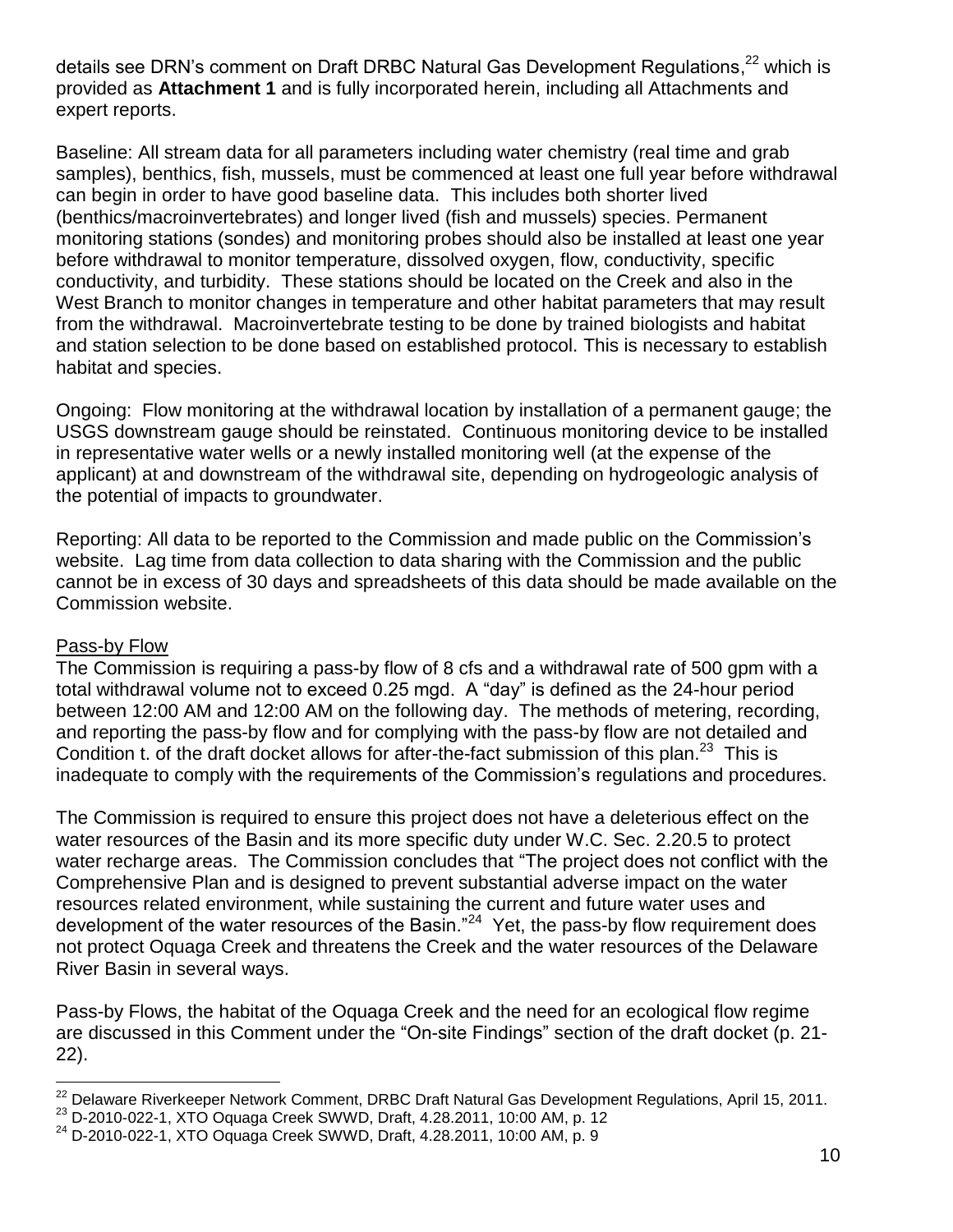## Wastewater and Unused Water

The draft docket requires under Condition r. "The docket holder shall not allow any unused water withdrawn from the withdrawal site, fresh or otherwise, to be discharged to waters of the DRB without the advance written approval of the DRBC and the appropriate state agency or outside the DRB without the written approval of the appropriate state agency. The docket holder shall convey all wastewater created as a result of natural gas development and extraction activities undertaken with water withdrawn from the withdrawal site to treatment and disposal facilities approved by the DRBC and by the appropriate state and or federal agency (if in the DRB and subject to Commission approval), or if outside the DRB, by the appropriate state and/or federal agency."<sup>25</sup>

The Application submitted includes a list of three facilities where the wastewater would be transported for disposal, all located outside of the Delaware River Basin (there are no in-basin facilities available at this time).  $26$  In addition to Attachment B, page 12 of XTO Energy's application describes two of the facilities, PA Brine in Josephine, PA and PA Brine in Franklin, PA. It appears that both of these facilities are operating at full design capacity and load.<sup>27</sup> The Commission is required to address the impact of the use and disposal of the water withdrawn. Rules of Practice and Procedure Section 2.3.7(A). The Commission should be satisfied that the facilities listed can indeed accept and process the wastewater that will be generated by the gas wells the water withdrawal will fuel. Yet according to documentation submitted by XTO, it seems that these facilities are operating at capacity and there is no assurance that these loads will be accepted at these facilities. Further, there is no evidence in the file that the Commission performed any independent analysis of the treatment capabilities of the named facilities.

Further, Hart Resource Technologies is named as the third treatment facility in Attachment B. Hart Resource Technologies in Creekside PA is another older "brine" plant (operating since 1984) that has been "grandfathered" by PADEP to allow the facility to escape new effluent standards for Total Dissolved Solids, chlorides and sulfates. This is the reason it and the other PA Brine plants can still operate even though they only dilute the gas drilling wastewater and discharge it to already-overloaded waterways. Hart, according to its website, is the "management company for Pennsylvania Brine Treatment www.pabrine.com".<sup>28</sup>

The rivers that these facilities discharge to are grossly impacted by these high-TDS, contaminant laden waters. As exposed in a report by Dr. Conrad Volz of the University of Pittsburgh, the Josephine Facility is a point source of pollution that is resulting in significant adverse impacts to water resources.<sup>29</sup> This facility has recently been put on notice as the subject of a citizen's Clean Water Act lawsuit. The Commission should evaluate the quality of

<sup>28</sup> <http://www.hartresourcetech.net/>

<sup>&</sup>lt;sup>25</sup> D-2010-022-1, XTO Oquaga Creek SWWD, Draft, 4.28.2011, 10:00 AM, p. 11

<sup>&</sup>lt;sup>26</sup> Application for Ground or Surface Water Withdrawal Project in the Delaware River Basin, XTO Energy, Indiana, PA, Scott Huntington, Regulatory Analyst, 5.7.2010, Attachment B

<sup>27</sup> PA Brine, Josephine PA: Design Capacity: 0.155 mgd, Current Operating Load: 0.155 mgd; PA Brine, Franklin, PA: Design Capacity: 0.205 mgd, Current Operating Load: 0.205 mgd as per Application for Ground or Surface Water Withdrawal Project in the Delaware River Basin, XTO Energy, Indiana, PA, Scott Huntington, Regulatory Analyst, 5.7.2010, p. 12

<sup>&</sup>lt;sup>29</sup> Volz et.al., Executive Summary, "Containment Characterization of Effluent from PA Brine Treatment Inc., Josephine Facility Being Released into Blacklick Creek, Indiana County, PA: Implications for Disposal of Oil and Gas Flowback Fluids from Brine Treatment Plants", March 25, 2011.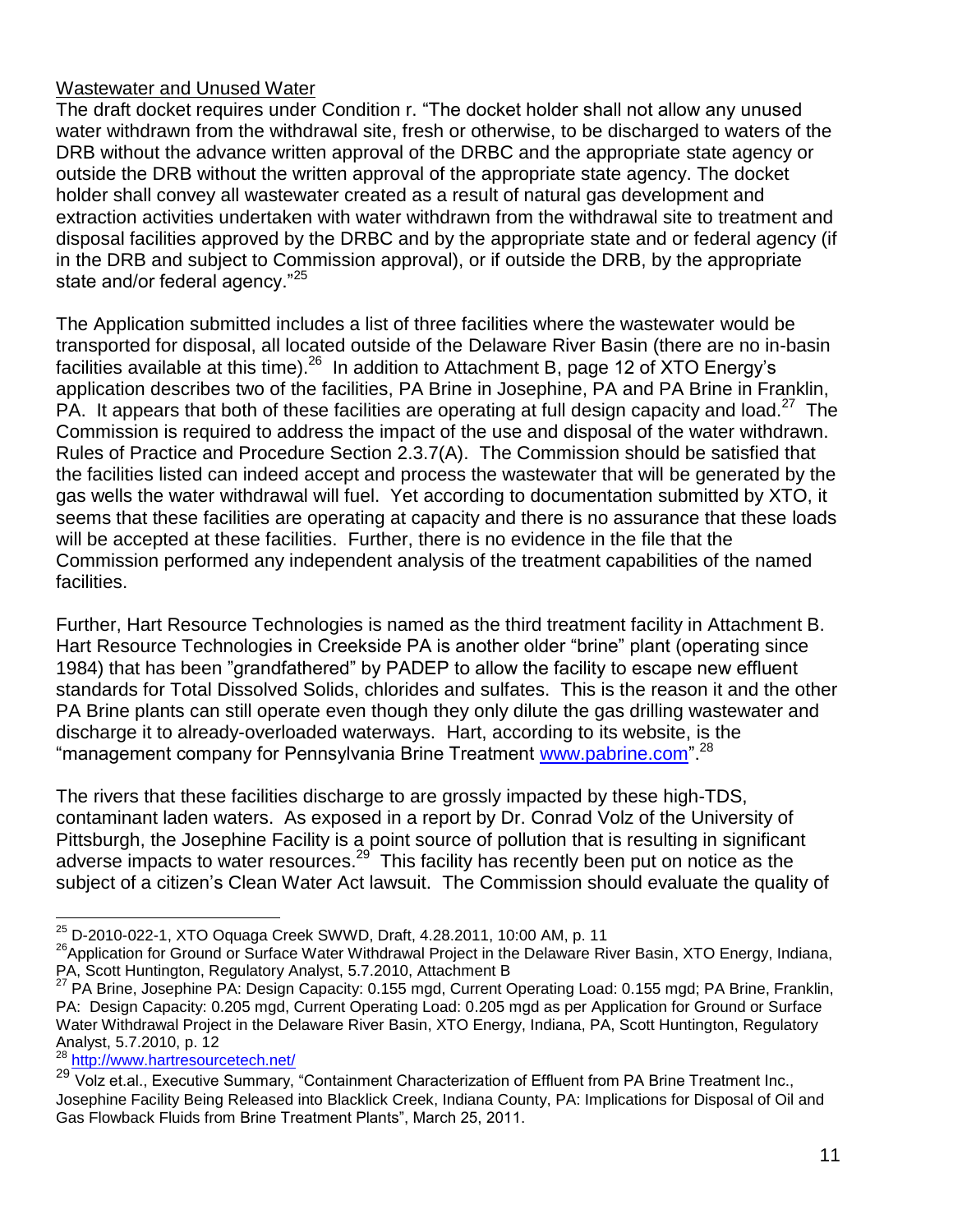the treatment that would be provided for these wastewaters to assure that the water that is withdrawn and used for gas development from the Delaware River basin will not result in pollution when it is disposed. The Commission should require a no-discharge policy for wastewaters produced by gas drilling operations due to the highly toxic properties of the wastewater, which should not be discharged to waterways.<sup>30</sup> At the very least, for equity, the Commission should apply the same standards that it has proposed in its draft natural gas development regulations for wastewater facilities within the Delaware River Basin.

The draft docket under Condition x. states it encourages water conservation and includes "the reuse and recycling of flow-back waters for well stimulation activities to the greatest extent economically and technically feasible at natural gas well drilling sites."<sup>31</sup> Yet the Commission applies no water quality standards to the reuse of flowback waters, encouraging the injection of untreated polluted wastewater that would otherwise be required under the Clean Water Act to be removed to a permitted wastewater facility.

This Commission policy, enacted in this draft docket, will result in the storage, handling, and use of contaminant-laden waters at gas drilling sites with no water quality standards for treatment before these waters are reused. The lack of water quality standards that would apply to the quality of the reused water will not provide needed protection of groundwater, surface water and the environment.

The result will be an increase in the severity of a pollution event and will increase the toxicity levels of wastewater that must eventually be disposed of after being reused as much as is ―technically feasible‖. The reuse will ―…generally increase the contaminant load of produced water in the subsequent well, both from additives and the other contaminants because there will be no dilution of the contaminants. If a leak occurs in the top few hundred feet in the well being fractured, the leak will contain very contaminated water under high pressure, and even a small leak can release large amounts of contaminants that can degrade useable domestic water," according to Miller.<sup>32</sup> The reuse of flowback waters adds to the risk of pollution of the water resources of the Basin and adds to the level of toxicity of the eventually disposed wastewater and solids that will have to be processed. Yet the Commission has no plans or policies for how this increased pollutant load will be managed and how degradation of water resources can be avoided under these heightened-hazard circumstances.

Use of Water Withdrawn for Natural Gas Well Development, including Hydraulic Fracturing The Commission is required to address the impact of the use of water withdrawn on the water resources of the basin. Rules of Practice and Procedure Section 2.3.7(A). The Commission fails to address the impacts of the use of the water for well drilling and stimulation, including hydraulic fracturing. According to experts retained by DRN to review the Commission's Draft Natural Gas Development Regulations, hydraulic fracturing exposes the water resources of the basin to pollution and degradation (reports provided as Attachment 1).<sup>33</sup> The Commission must analyze and address these adverse impacts. The failure of the Commission to address how the use of water in gas development will impact the basin's water resources is a violation

 $\overline{a}$  $^{30}$  Glenn C. Miller, Ph. D., Comments to Delaware Riverkeeper Network on the Delaware River Basin Commission's Draft Proposed Natural Gas Development Regulations, 2011, p.2-3.

<sup>31</sup>D-2010-022-1, XTO Oquaga Creek SWWD, Draft, 4.28.2011, 10:00 AM, p. 12-13

 $32$ Glenn C. Miller, Ph. D., Comments to Delaware Riverkeeper Network on the Delaware River Basin

Commission's Draft Proposed Natural Gas Development Regulations, 2011, p.3

 $33$ See Adams, Bishop, Demicco, Harvey, Miller, Parasiewicz, and Rubin, April 2011.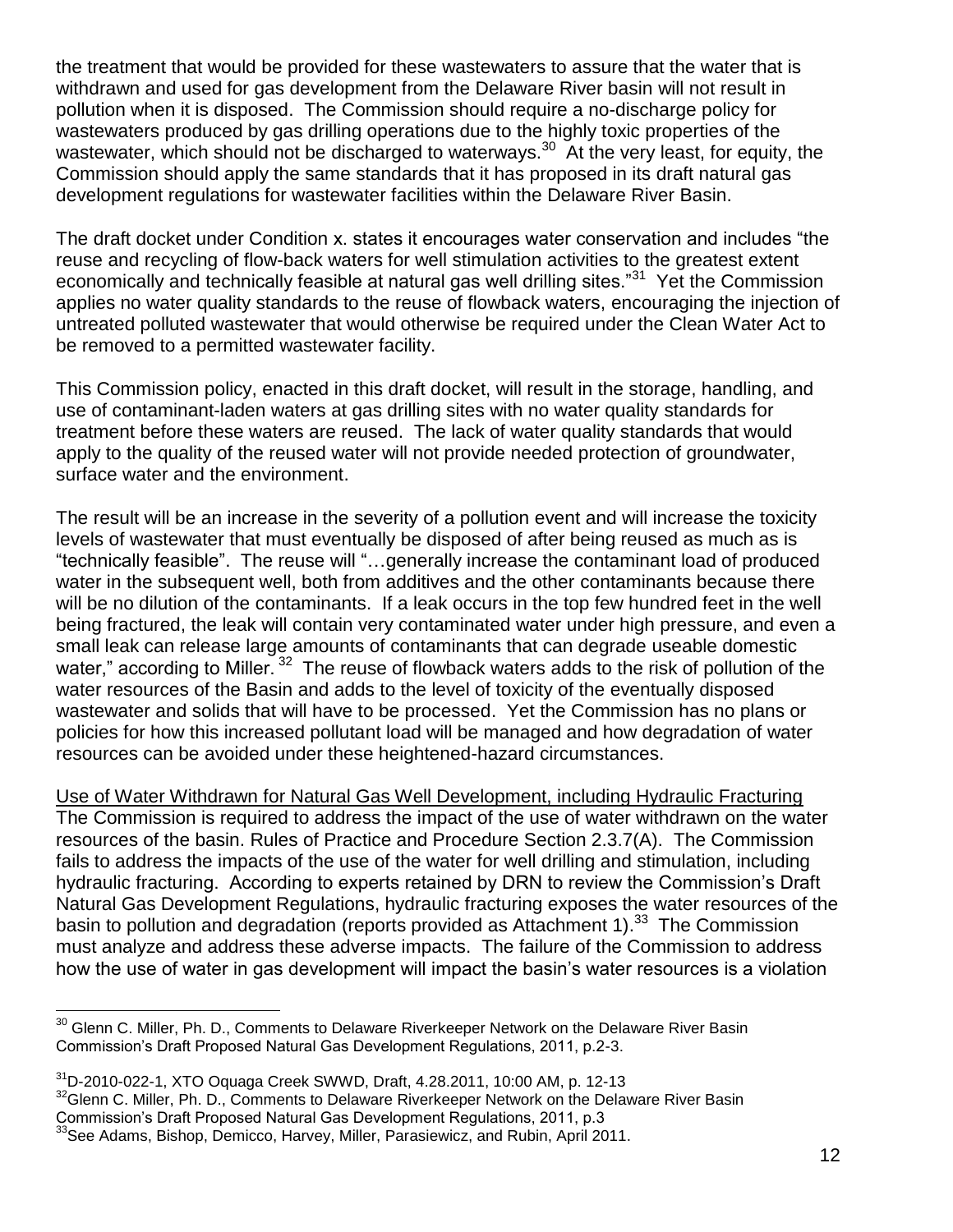of the Commission's regulations and procedures. This analysis should be done as part of a cumulative impact analysis and comprehensive environmental review prior to the issuance of any permits for natural gas related activities, including the draft XTO docket.

## **Miscellaneous**

Sections 2.1.4 and 2.5.2 of the W.C., as well as certain portions of the 1982 Good Faith Agreement require the Commission to require conservation efforts. The portions of the XTO Energy draft docket lack the level of detail to evaluate the nature and sufficiency of measures required of XTO Energy.

W.C. Sec. 2.150.1 requires sound practices of watershed management within the Basin. This requirement has not been strictly applied to the draft docket because of the lack of specificity and the large number of requirements that have been transformed into after-the-fact docket conditions.

W.C. Sec. 2.200 requires the Commission to maintain the quality of basin waters in a safe and satisfactory condition for wildlife, fish, and other aquatic life. This requirement has not been strictly applied to the draft docket because of the lack of specificity and the large number of requirements that have been transformed into after-the-fact docket conditions, especially as concerning water conservation, drought, and flow requirements and wastewater and reuse requirements.

## Section by Section Comments

## Proceedings

The draft docket states that the water withdrawal will be used to support XTO's natural gas exploration and production activities within the Delaware River Basin in Broome and Delaware Counties, in the State of New York. Upon information and belief, there are no applications for or permits issued to XTO Energy for natural gas drilling in the Delaware River Basin. Therefore, there is no justification of need for the water withdrawal and the application should be denied until justification can be substantiated.

Further, under On-Site Findings, Withdrawal Site and Operations, it is stated that "Unused surface water from any of the docket holder's Commission and state approved natural gas development and extraction site activities may be transported to and used at other Commission and state-approved natural gas development and extraction site activities controlled by the docket holder in the DRB, with the written approval of the Executive Director. Such transfers shall also be reported to the Commission.<sup>34</sup> This seems to contradict the restriction of the use of the withdrawal for locations within Broome and Delaware Counties and no information is provided in the application or docket about other gas drilling site locations outside of Broome and Delaware Counties. It opens up the question of where the water will actually be used. Can this water be taken to the Delaware River Basin in Pennsylvania? It also removes public participation in the decisionmaking process regarding where the water withdrawn will be used. These project uncertainties, missing information, and lack of transparency make the draft docket inadequate and out of compliance with the requirements of DRBC's regulations and procedures.

 $\overline{a}$ <sup>34</sup>D-2010-022-1, XTO Oquaga Creek SWWD, Draft, 4.28.2011, 10:00 AM, p. 6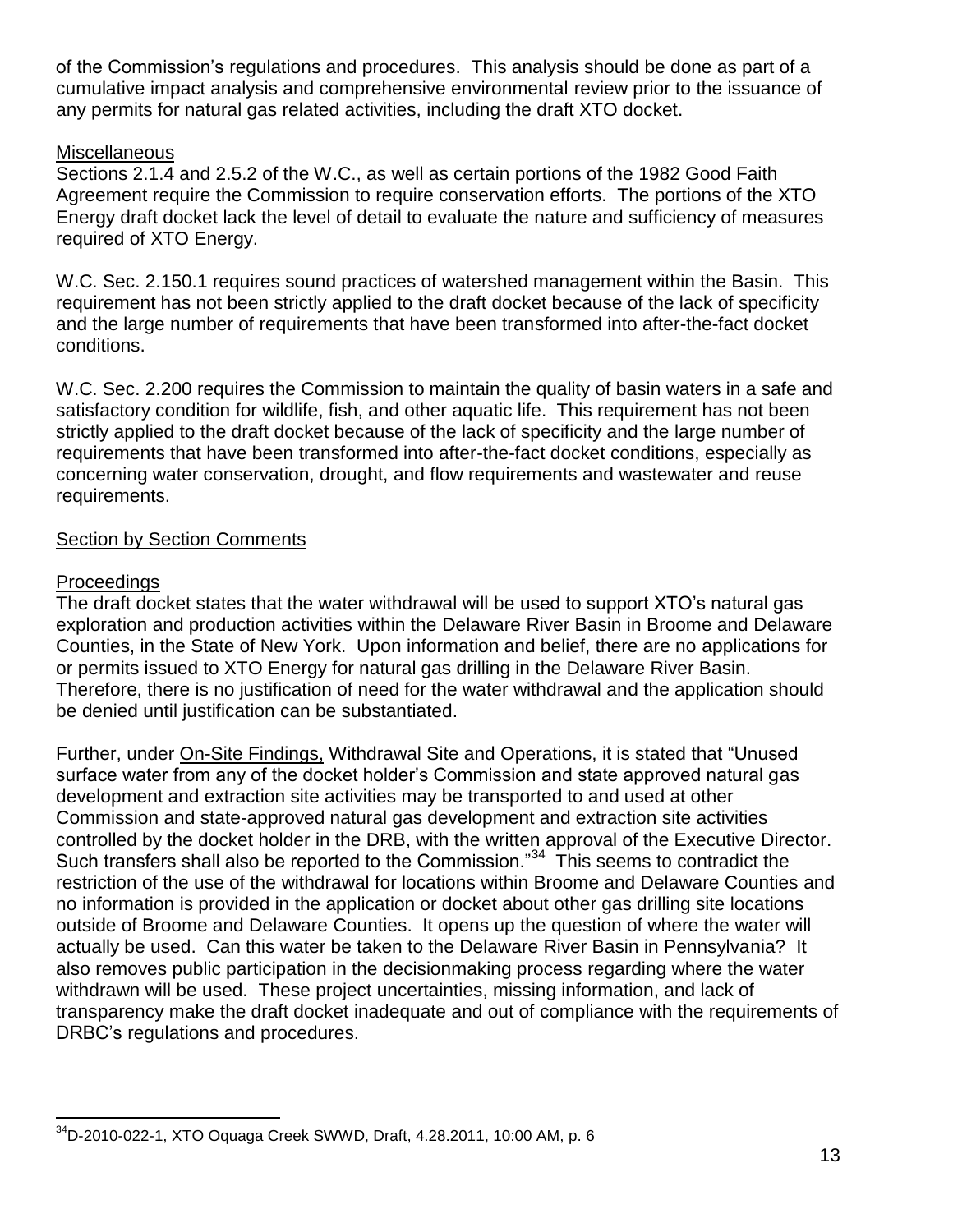The draft docket states that notification was given to the Towns of Deposit and Sanford, Broome and Delaware Counties, New York. There is no proof of notification in the file or in XTO Energy's application.

# A. DESCRIPTION

1. Purpose. Again, it is not clear that the withdrawn water will only be used in Delaware and Broome Counties, New York. As stated above, it seems that the water can be taken to other Counties and states such as Pennsylvania for gas drilling and fracturing. The "area served" is unclear and specific information is missing about where the water will be used.

2. Location. The draft docket states the withdrawal site is located on land owned by the Town of Sanford and mentions that an access agreement has been executed between the applicant and the Town of Sanford. There are two problems presented. First, it is unclear that all activities will take place on the parcel owned by the Town of Sanford because mapping provided in the application submitted by XTO Energy is not complete and does not identify exact parcels that will be used. Second, Attachment E, Access Agreement, seems to only address the road access, not the use of Town property. The amount listed for this access is \$1000, which seems unusually low, and it is not clear if this is a onetime payment or an annual payment. The resolution included in Attachment E is not signed or dated by the Town of Sanford so it is unclear if this Agreement was publicly executed or the subject of a public process locally. Therefore, it is unclear if all necessary agreements and land to be used are indentified and secured by the applicant.

3. Area/Wells Served. The draft docket states "The surface water withdrawals from the withdrawal site shall only be used to support XTO's natural gas exploration and production activities within the drainage area of Special Protection Waters within the DRB in the Counties of Delaware and Broome, in the State of New York."<sup>35</sup> It also states "For the purpose of defining Area Served, the Application is also incorporated herein by reference consistent with conditions contained in the Decision section of this docket and without expanding the limitations or service area as set forth above." $36$ 

Yet, as discussed above, it states later in the draft docket that "unused" water, with approval, can be used elsewhere in the Delaware River Basin at XTO sites. Discussed in this Comment later under Condition k., this issue is further confused. This lack of clarity is a basic problem that recurs as a theme in this application.

The Area Served is not properly identified since there are no well permits issued to XTO and no applications submitted. All wells that would use the water from this site must be mapped in order to identify the Area Served accurately. The Area/Wells Served section is supposed to be defined in a water withdrawal application in the drainage area of SPW. One of the reasons the Area Served is to be defined is because a Non-Point Source Pollution Control Plan (NPSPCP) is to be submitted for the project service area located within the drainage area of SPW (Water Code Article 3.10.3.A.2.e.1) and 2)). The draft docket only requires a NPSPCP for the area where the facilities for the water withdrawal project is to be constructed and that plan itself is missing from the application. But even if the NPSPCP for the withdrawal site were complete the Area Served is not defined and no NPSPCP in place for those areas, so the draft docket does not meet Commission requirements. Section 1) referenced above makes it clear that the

 $\overline{a}$  $^{35}$  D-2010-022-1, XTO Oquaga Creek SWWD, Draft, 4.28.2011, 10:00 AM, p, 2  $36$  Ibid.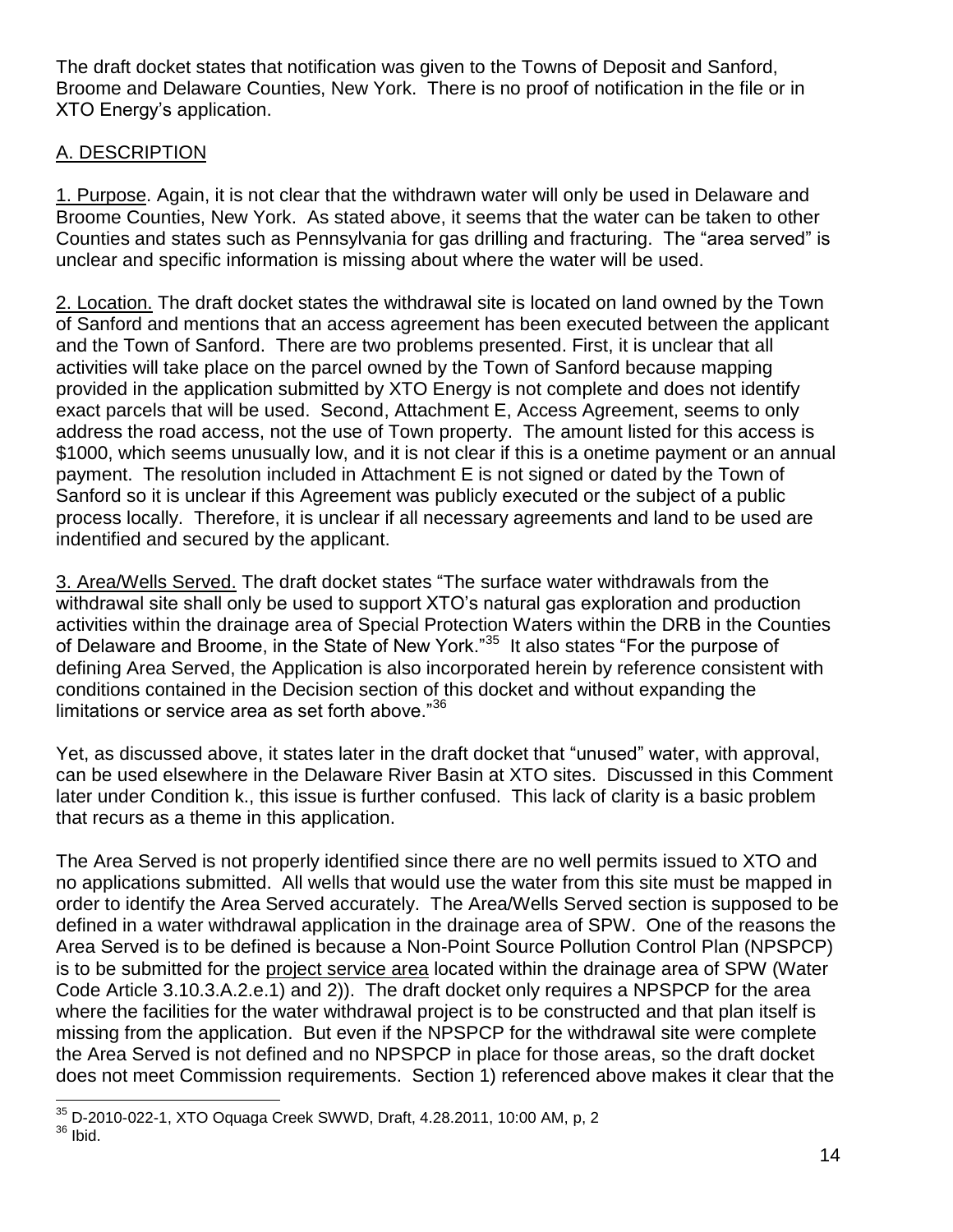service area for a withdrawal is the area to be served by that withdrawal, not just the withdrawal site. Section 2) further reinforces this by requiring that when a project is expanded, the system can only serve an area regulated by a Non-Point Source Pollution Control Plan approved by the Commission. The Commission must require the applicant to prepare a NPSPCP for all well sites that will be served by the withdrawal. Further, the NPSPCP must be reviewed publicly now as part of the public review of the proposed Docket and not allowed to be submitted after the fact for approval by the Executive Director. The NPSPCP must be subject to public review, examination and comment in a public participation process that provides opportunity for public input into decisionmaking by the Commission.

4. Physical Features. The draft docket states that the docket holder says the water will mainly be used to stimulate horizontal and/or vertical natural gas wells by hydraulic fracturing. Yet on the application submitted by XTO, it is stated that the water will be used "100%" for "Other, Natural Gas Exploration".<sup>37</sup> This discrepancy must be explained.

a. Surface Water Source Design Criteria. There are no construction plans or specifications in the application file or the docket. The lack of design criteria and details overwhelm the scant information provided about what "will" be designed. This section contains vague references to best management practices, no mention of best available technology, and there is no discussion of the specifics of the project at this site. The Executive Director should not be able to approve the core of this project without public participation. The construction plans and specifications must be subject to public review, examination and comment.

# B. FINDINGS

Oquaga Creek is classified as "...C (T) waters-supporting trout...".<sup>38</sup> The docket states, ―NYSDEC applies special requirements to sustain waters that support these valuable and sensitive fisheries resources. Oquaga Creek is therefore a "protected stream" and is subject to the stream protection provisions of the NYSDEC Protection of Waters regulations.<sup>39</sup>

New York State Department of Environmental Conservation (NYSDEC) regulations recognize specific attributes and uses for the State's waterways and apply classifications that require certain protections<sup>40</sup>:

## **Chapter X Division of Water**

## **Part 701: Classifications-Surface Waters and Groundwaters**

(Statutory authority: Environmental Conservation Law, §§ 1-0101, 3-0301 [2][m],15-0313, 17- 0101, 17-0301, 17-0303, 17-0809)

# **§701.8 Class C fresh surface waters**

The best usage of Class C waters is fishing. These waters shall be suitable for fish, shellfish, and wildlife propagation and survival. The water quality shall be suitable for primary and secondary contact recreation, although other factors may limit the use for these purposes.

Certain discharge restrictions and other restrictions apply to the various classifications.

 $\overline{a}$ <sup>37</sup> Application for Ground or Surface Water Withdrawal Project in the Delaware River Basin, XTO Energy, Indiana, PA, Scott Huntington, Regulatory Analyst, 5.7.2010, Section C: Water Demands, p. 4

<sup>38</sup> D-2010-022-1, XTO Oquaga Creek SWWD, Draft, 4.28.2011, 10:00 AM, p. 3

 $39$  Ibid.

<sup>40</sup> <http://www.dec.ny.gov/regs/4592.html>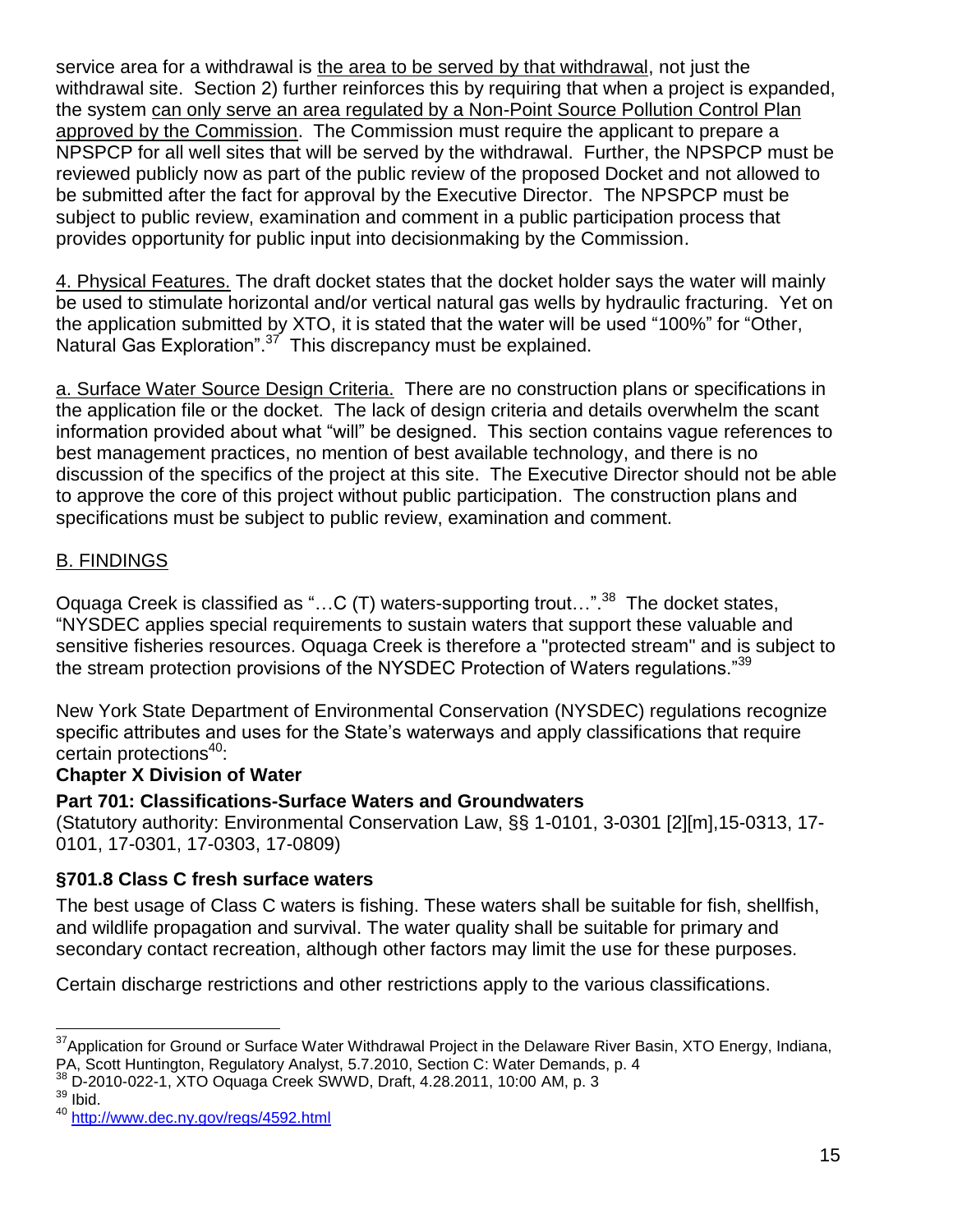#### NYSDEC states: **§701.25 Trout waters (T or TS)**

(a) The symbol (T), appearing in an entry in the "standards" column in the classification tables of Parts 800 through 941 of this Title, means that the classified waters in that specific Item are trout waters. Any water quality standard, guidance value, or thermal criterion that specifically refers to trout or trout waters applies.

(b) The symbol (TS), appearing in an entry in the "standards" column in the classification tables of Parts 800 through 941 of this Title, means that the classified waters in that specific Item are trout spawning waters. Any water quality standard, guidance value, or thermal criterion that specifically refers to trout, trout spawning, trout waters, or trout spawning waters applies.

While the Oquaga Creek is classified as (T) and not (TS), the Creek is a trout spawning stream for brook trout as well as brown trout. NYSDEC stocks brown trout in a portion of the Creek and it is therefore classified as Bs. Oquaga Creek is a very popular fishing location with guides that take people fishing there and in the downstream West Branch. There is public access provided to Oquaga Creek as discussed below.

Piotr Parasiewicz Report is provided as **Attachment 2** and its findings are incorporated fully herein.

As stated by Parasiewicz :

"Oquaga Creek represents one of the very productive brook and brown trout streams in the area, which is very important for watershed ecology and recreational fishing. It is one of the last larger tributaries of the West Branch with independent flows not affected by the Cannonsville Dam, which blocks the passage for upstream spawning grounds of trout. Therefore, Oguaga Creek offers important reproductive resources for these fish species in an almost 10 mile long section of the West Branch downstream of the reservoir."41

NYSDEC verifies that native and stocked trout are present in the stream and provides maps showing public fishing rights exist at the withdrawal location as well as above and below the project site: 42

―Description of Fishery: Oquaga Creek is located in Broome County near the town of McClure. There are 4.2 miles of Public Fishing Rights (PFR's) on Oquaga Creek and 0.04 miles on Fly Creek a tributary of Oquaga Creek. *Wild brown trout and brook trout are present in both streams*, brown trout being more common. Oquaga Creek is also stocked annually with around 3,400 one year-old brown trout (8-9"), and 370 two year-old brown trout (12-15"). Fly Creek is not stocked."<sup>43</sup> (emphasis added)

NYSDEC's Public Fishing Rights Map is provided as **Attachment 3**. NYSDEC's trout stocking schedule is provided as **Attachment 4.** A news article in the Binghamton Fly Fishing Examiner discussing the stocking program for the Creek and the current fishing activity is provided as **Attachment 5**.

The news article states: $44$ 

 $^{41}$ Review of Ecological Impacts of XTO Energy, Inc. , Draft Docket D-2010-022-1, Surface Water Withdrawal, Piotr Parasiewicz, PhD., Rushing Rivers Institute, 5.9.11, p. 1

 $42$  NYSDEC, Oquaga Creek and Fly Creek Description and maps, 4 pages.

<sup>43</sup> [http://www.dec.ny.gov/docs/fish\\_marine\\_pdf/r7oquaflypfr.pdf](http://www.dec.ny.gov/docs/fish_marine_pdf/r7oquaflypfr.pdf)

<sup>44</sup> <http://www.examiner.com/fly-fishing-in-binghamton/april-trout-stocking-full-swing-ny-s-southern-tier-part-i>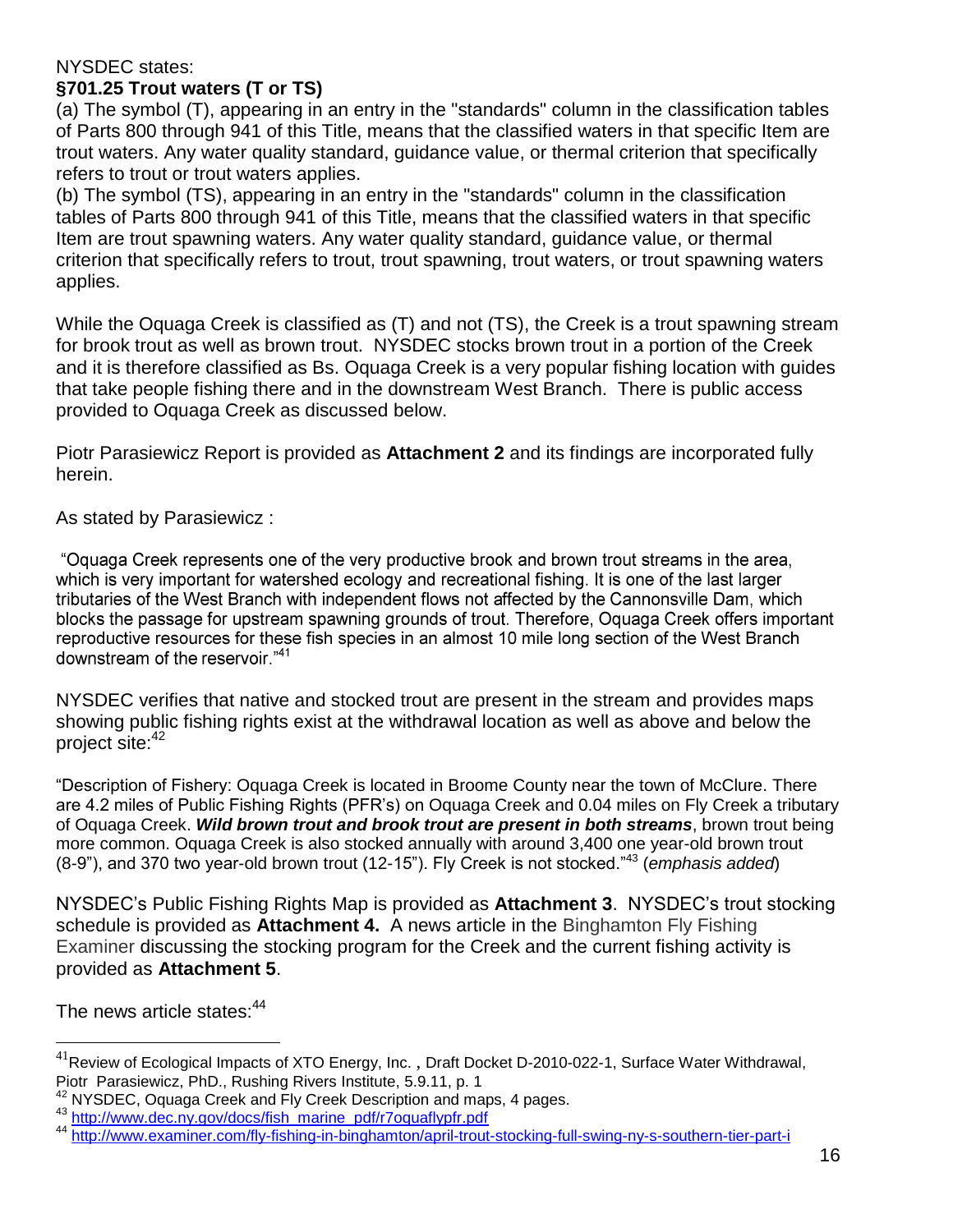"In fact, the stocking schedule is so heavy in April, that this topic will be covered in two parts. Besides the sheer numbers of brown and rainbow trout, April is also the time when the "two-year-olds", trout ranging from 12" to 15", will start calling Southern Tier waters home.

Continue reading on Examiner.com: [April trout stocking in full swing in NY's Southern Tier –](http://www.examiner.com/fly-fishing-in-binghamton/april-trout-stocking-full-swing-ny-s-southern-tier-part-i#ixzz1Ly6PhPXz) Part I - [Binghamton fly fishing | Examiner.com](http://www.examiner.com/fly-fishing-in-binghamton/april-trout-stocking-full-swing-ny-s-southern-tier-part-i#ixzz1Ly6PhPXz) [http://www.examiner.com/fly-fishing-in-binghamton/april-trout](http://www.examiner.com/fly-fishing-in-binghamton/april-trout-stocking-full-swing-ny-s-southern-tier-part-i#ixzz1Ly6PhPXz)[stocking-full-swing-ny-s-southern-tier-part-i#ixzz1Ly6PhPXz](http://www.examiner.com/fly-fishing-in-binghamton/april-trout-stocking-full-swing-ny-s-southern-tier-part-i#ixzz1Ly6PhPXz)

- □ Oquaga Creek, Sanford 410 Brown Trout 12 -15 inches
- □ Oquaga Creek, Sanford 2700 Brown Trout 8 9 inches"

There is evidence that rainbow trout may also live and spawn in the Creek, according to local fishing reports. The (T) classification does include "wildlife propagation" as a use, which should include trout propagation. The Commission should require the applicant to research all surveys and other ecological and fish analyses that have been conducted on the Oquaga Creek by all agencies and non-governmental organizations that may have this information in order to document the full uses of the stream and the habitat conditions. Benthic analyses are also key to establishing habitat needs that could be impacted by the withdrawal. The Commission should also require an up to date survey of fish, aquatic life, flora and fauna of the Creek before allowing the project to move ahead. This survey, as discussed earlier in this Comment, should be done for a year prior to the withdrawal in order to establish current conditions and habitat in and associated with the Oquaga Creek.

The draft docket states that the water withdrawn is restricted to certain uses and locations (see this Comment above). While the Commission states the docket does not approve gas drilling and that the Commission is not approving gas wells while it is developing its natural gas rules, the Commission states that water withdrawals are being processed under the Commission's existing water withdrawal regulations. It further states that the docket holder is "proceeding at its own risk" since the Commission and NYSDEC could make determinations that affect XTO's plans for gas wells. The draft docket then addresses certain aspects of the project that are unique to natural gas development activities and includes some conditions in the draft docket relative to these aspects.

Some of these provisions in the draft docket have already been addressed in this Comment, such as the lack of critical parts of the application required by the Commission's regulations that have been unaddressed or relegated to after-the-fact approval by the Executive Director or Commission. DRN cautions that the Commission should not approve this application because it is wholly deficient. In regard to consideration of this application under existing water withdrawal rules, there are several crucial differences addressed in the Commission's Draft Natural Gas Development Regulations and in DRN's Comment on the draft regulations.

Piotr Parasiewicz states:

 $\overline{a}$ 

―The Delaware River Basin Commission is currently developing Natural Gas Development Regulations. At this time, I strongly believe that such regulations should be set in place before the permit is issued, especially because of suggested improvements to the draft gas rules suggested in Delaware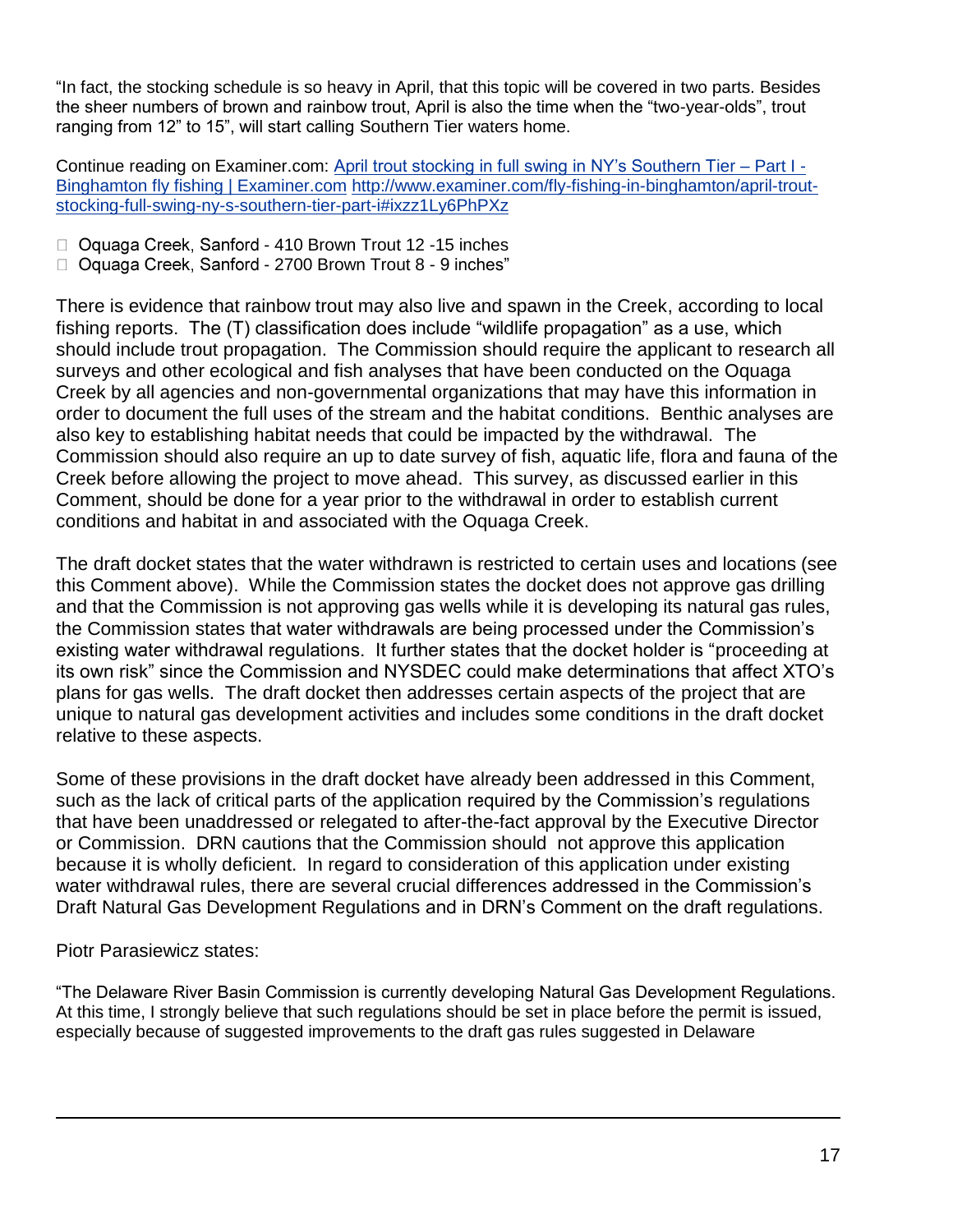Riverkeeper Network's Comment and in my report on the Draft Regulations: Piotr Parasiewicz, Ph.D., Ecological review of the DRBC Draft Natural Gas Development Regulations, 2011."<sup>45</sup>

The Commission should not approve this water withdrawal while its Draft Natural Gas Development Regulations are under consideration. The Public Comment period closed on April 15 and the agency is in the process of reviewing the comments and preparing a response; the Commission will then decide how to proceed in regards to the proposed rulemaking.

Section 7.4 "Water Sources for Uses Related to Natural Gas Development" of the Draft Natural Gas Development Regulations, pertains to water withdrawals such as this XTO Energy application. Areas covered include: Types of Water Sources allowed to be used; the removal of customary review thresholds; special conditions regarding sources of water, such as importation and exportation of water and Approval by Rule and normal review processes; reporting and monitoring; invasive species control; pass-by flow requirements; nonpoint source pollution control plans; natural diversity inventory requirements; site plan and operation requirements; limits to approvals; floodplain requirements; drought emergency requirements; hydrogeologic reports; the use of flowback waters; and discharge of waste.

DRN submitted extensive comment on these aspects of the proposed rule. Tens of thousands of comments were submitted by the public regarding the draft rules. DRN suggested many changes to Section 7.4 of the draft gas rules to improve the water withdrawal regulations, as did several other commenters. The Commission has not responded to DRN or the public regarding these suggested improvements and final rulemaking has not occurred. Action by the Commission to approve the draft docket assumes that the existing rules are adequate to govern the withdrawal and that the draft rules may not be substantially different. While the draft docket states, as quoted above, that the applicant is "proceeding at its own risk", it does not expressly state that the water withdrawal conditions could change based on the Commission's natural gas regulations once they are adopted in final form. And while the Commission states in Condition hh. "The Executive Director may modify or suspend this approval or any condition thereof, or require mitigating measures pending additional review, if in the Executive Director's judgment such modification or suspension is required to protect the water resources of the Basin,"  $46$  there is no direct statement about the effect of the Commission's Natural Gas Development Regulations on the draft docket. Further, there is no specific statement about NYSDEC's water withdrawal regulatory regime, which itself may change due to proposed State legislation.

It is reasonable to consider that water withdrawal applications may be subject to changed regulation in the near future as a result of the Commission's Natural Gas Development Regulations and New York's current consideration of its rulemaking related to the Draft Supplemental Generic Environmental Impact Statement and proposed water withdrawal legislation. It is premature for the Commission to approve this water withdrawal under these uncertain and changing conditions. There is no compelling reason for the Commission to act at this time as there is no injury to any party if consideration of the draft docket is put off until after regulations are adopted that apply to this activity. Indeed, action by the Commission may very well foreclose the application of improved regulation of this activity. Based on the deficiency of the draft docket, approval as drafted would result in substantial damage to the

 $\overline{a}$ <sup>45</sup>Review of Ecological Impacts of XTO Energy, Inc., Draft Docket D-2010-022-1, Surface Water Withdrawal, Piotr Parasiewicz, PhD., Rushing Rivers Institute, 5.9.11, p. 2<br><sup>46</sup> D-2010-022-1, XTO Ocupas Case Official Rivers 5.9.11, p. 2

<sup>46</sup> D-2010-022-1, XTO Oquaga Creek SWWD, Draft, 4.28.2011, 10:00 AM, p. 14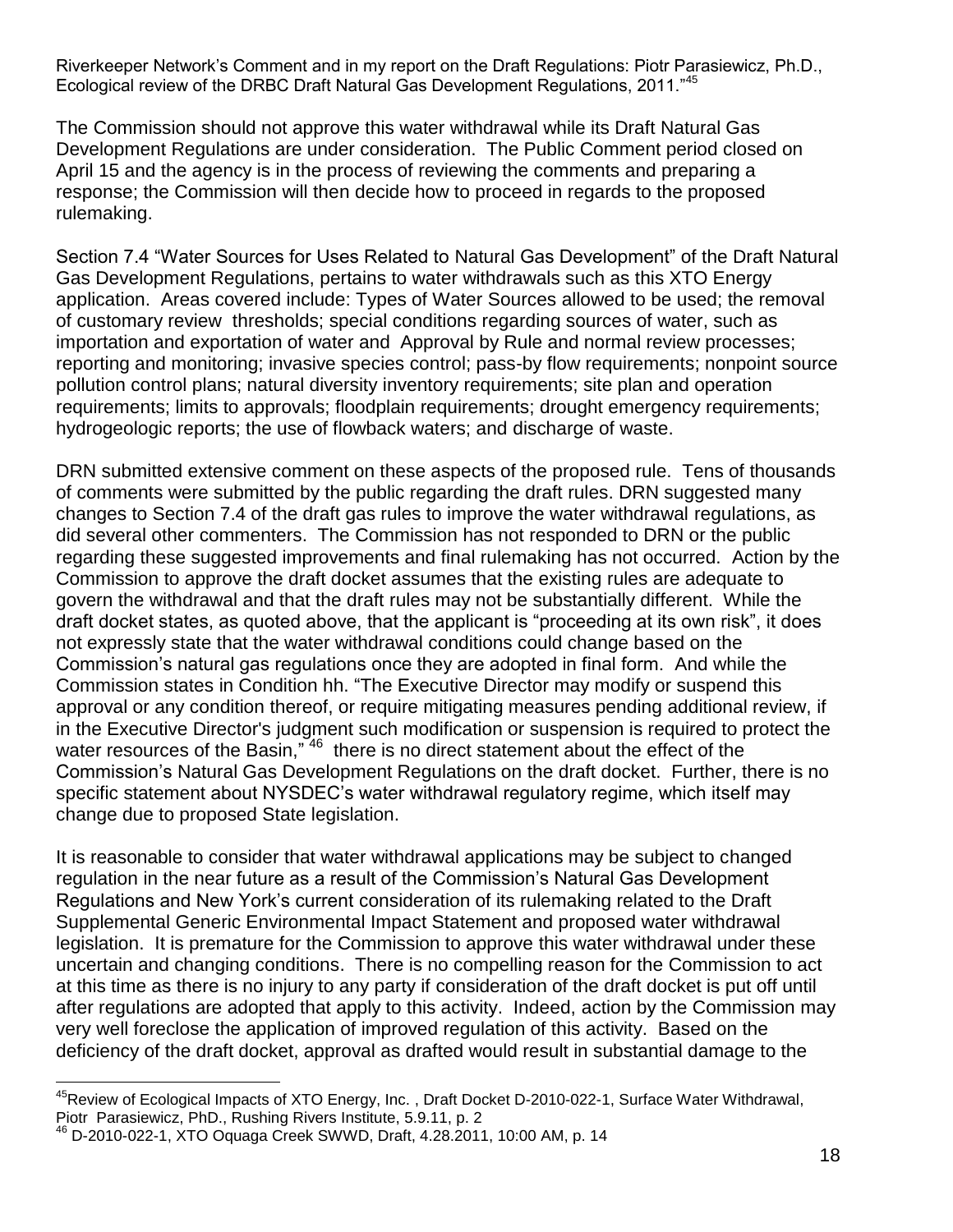water resources of the Basin and locally to Oquaga Creek and the West Branch of the Delaware River. And yet the Commission is setting in stone a bad project that will likely be grandfathered if it is approved as proposed in the Draft docket.

## Off-site Natural Gas Development and Extraction Activities.

The draft docket states, "Off-site Natural Gas Development and Extraction Activities. The recommendation to approve the water allocation under this docket is based on the docket holder's projected water demand to support XTO's natural gas development and extraction activities as described in Section A.3. Area/Wells Served in the Description section."<sup>47</sup> In other words, the approval is recommended not based on what the Oquaga Creek requires for protection or the water resources of the Delaware River Basin require but on what the applicant wants and has stated is needed. There is no analysis that justifies this amount of water.

The "Area Served" must include all wells that would use this water for development; that information is missing from the application and the draft docket. A calculation must be done regarding the number of wells and the amount of water to be used in each well in order to justify the allocation of 0.25 mgd to XTO Energy. Other uses of this water will be disallowed once XTO Energy has this approval, granting XTO Energy the water, with conditions. But the water will no longer be available for uses such as water supply, agriculture, or for habitat and ecosystem uses or other public uses related to the Creek and downstream waterways. Without justification of need for the water, XTO Energy should not be allowed to control it and remove it from public and other private uses. The approval of a water withdrawal with no proven need is not in compliance with the Commission's requirements.

Also, as discussed above in this Comment, the issue of where the water will ultimately we used is obfuscated by conflicting provisions in the draft docket.

Further, in this section it is implied that the project can be constructed as soon as certain conditions are met. Water cannot be withdrawn until approvals are received from the Commission and NYSDEC for gas drilling and development but it appears that the project can be constructed. This allows substantial investment by the docket holder in these water rights which could result in extenuating circumstances in the future should regulations and water needs change. There is no benefit to the public or the Commission to approve this draft docket considering that substantial investment by XTO Energy can now accrue; the approval is a slippery slope that works against public interest.

# Off-site Non-Point Source Pollution Control Plans.

As stated above in this Comment, we do not agree that addressing the NPSPCPs for natural gas well development sites at a later date when those permits are considered meets the Commission's requirements. The plans must be considered as part of the water withdrawal application.

# Off-site Wastewater Generation and Disposal.

The draft docket requires that disposal of the wastewater within the Delaware River Basin will require Commission approvals. Wastewater that is not reused must be disposed of at facilities approved by the Commission (if within the DRB) and applicable state and federal laws. Reuse of the flowback is again "encouraged" by the Commission. As stated earlier in this Comment

 $\overline{a}$  $^{47}$  D-2010-022-1, XTO Oquaga Creek SWWD, Draft, 4.28.2011, 10:00 AM, p. 4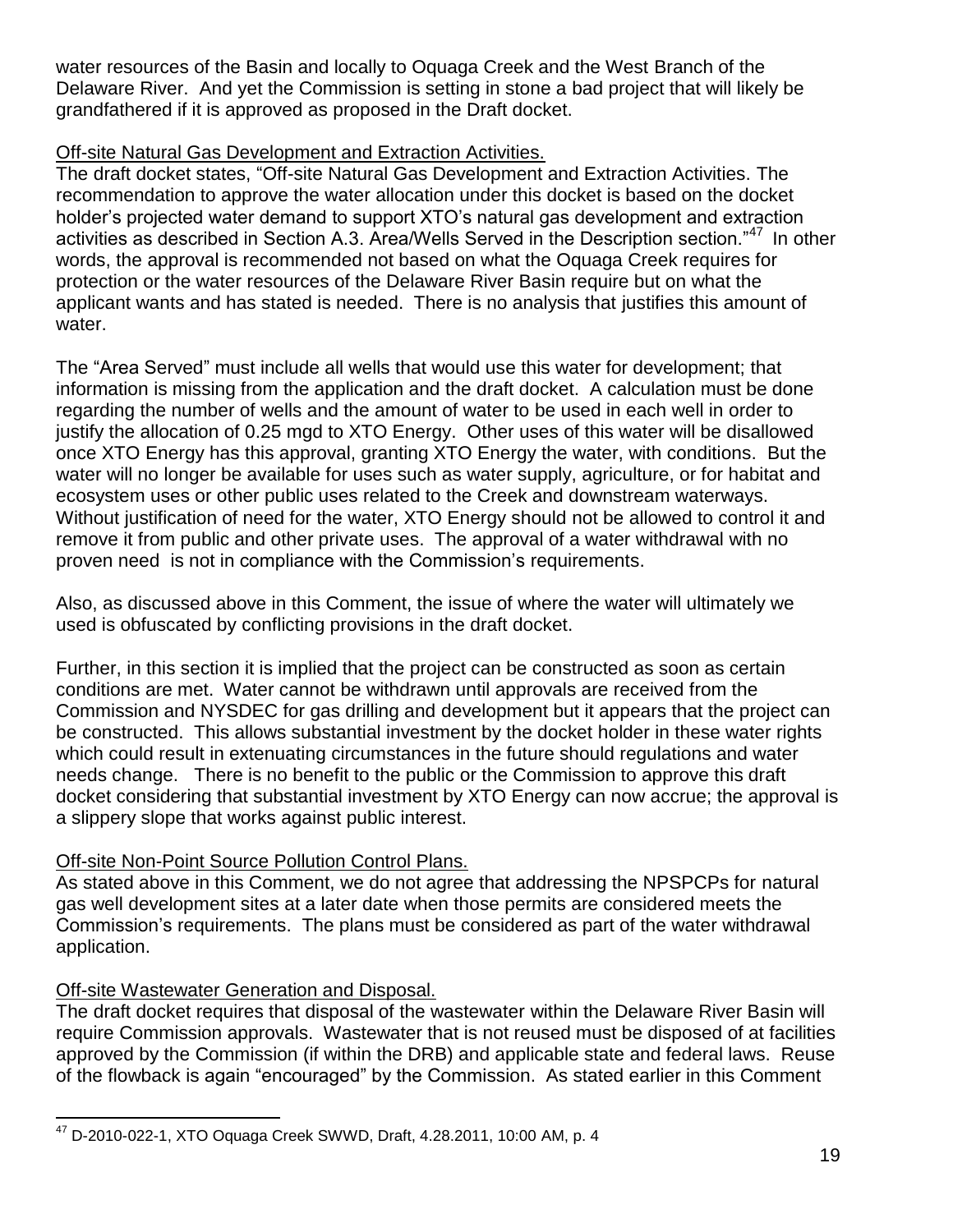under "Wastewater and Unused Water", DRN does not consider this to be adequate management of these wastewaters and opposes the reuse of flowback waters for drilling, stimulation and hydraulically fracturing.

DRN adds here that the stated intention of XTO Energy to "reuse/recycle 100% of the wastewater generated from any well stimulation process" is not reasonably believable. The Commission should require an analysis of the handling, storage, treatment and processing of fluids that XTO Energy proposes to use in order to capture and reuse the flowback waters. As DRN stated earlier in the Comment, because there are no standards or regulations governing the reuse of flowback waters there is no accountability for how these waters will be used. And claims of 100% recycling are accepted on their face without any independent verification or technical analysis illustrating the volumes, percentages, or quality of the flowback or the stimulation/hydraulic fracturing constituents. This lack of oversight and control violates the requirements of the Commission to prevent the degradation and pollution of the water resources of the Basin. Again, this information cannot be put off to a later approval of gas well sites by the Commission; the Commission requires an accounting and management plan for the wastewater that will be produced by the use of the water withdrawn, as per its Water Code. The statement "Specific conditions for wastewater disposal will be included in any docket that may be issued for natural gas well site development and extraction activities"<sup>48</sup> does not satisfy the Commission's existing regulations.

On-site Findings *Special Protection Waters*

 $\overline{a}$ 

See DRN Comments earlier, pages 1-3.

## *Withdrawal Site and Operations*

In addition to DRN Comments made earlier under Description of the project, page 12, the location of the floodplain is not clear on the document provided. Figure 5 in the application appears to show the 100 year floodplain encroaching onto the project site, including the truck access area. The resolution of the flood map and the scale are so poor that it is unclear if the project is located within the regulated floodplain or the floodway. The Commission should require a higher resolution map and more accurate scale to answer this question. It is possible that the proposed project violates FEMA and DRBC flood regulations.

DRN does not support the construction of any portion of this project within the regulated floodplain and, as per our comments on the draft gas regulations, there should be a substantial setback and buffer of any structure from the floodplain and riparian area. See Delaware Riverkeeper Network Comment, DRBC Draft Natural Gas Development Regulations, April 15, 2011.

The Commission should require that the intake at the withdrawal site be approved by the applicable agencies prior to action by the Commission on the draft docket. NYSDEC, USACE, US Fish and Wildlife and nongovernmental organizations that have expertise in intake design should be consulted in the specifications and design of the intake structure so that adverse impacts on fish, fishlife, aquatic life, and wildlife are avoided. This should not be done after the approval of the docket. The advice of these agencies could change the project in unanticipated ways; the location, for instance, may need to be changed. Approval of the

 $^{48}$  D-2010-022-1, XTO Oquaga Creek SWWD, Draft, 4.28.2011, 10:00 AM, p. 4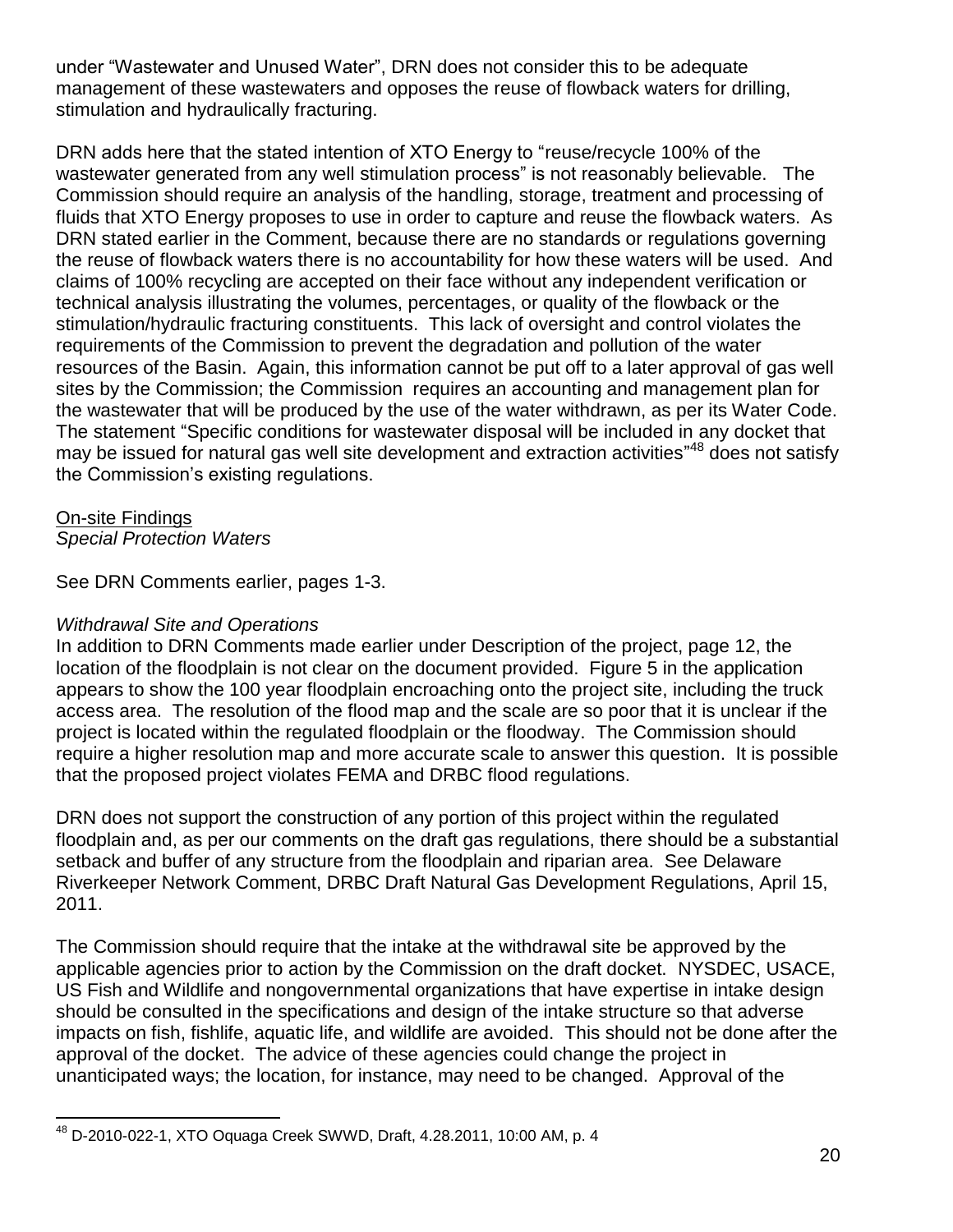docket prior to the expert review of these agencies sets up a *fait accompli* in regard to certain critical aspects of the proposed project (such as location). Further, review as part of the draft docket process prior to action by the Commission provides the opportunity for public review and input.

The description in the draft docket of the truck hauling procedures is inadequate; see Delaware Riverkeeper Network Comment, DRBC Draft Natural Gas Development Regulations, April 15, 2011. Metering is required by a continuous recording device, which is necessary, an additional recordkeeping is required. But GPS tracking should also be required and is easily and inexpensively available today. This would provide more accountability and would manifest more fully the transport of the water.

As stated earlier in this Comment, the discussion of "unused water" is confusing and seems to allow, with approval, the removal of the water from the locations specified in Condition k. The Commission must clarify this. Again, DRN opposes the reuse of flowback water for gas well development, as stated in this Comment and in Delaware Riverkeeper Network Comment, DRBC Draft Natural Gas Development Regulations, April 15, 2011. DRN supports that flowback water is not used for other purposes, such as road spreading. The water cannot be discharged, according to the draft docket, "except in accordance with written approvals from the Commission and/or the appropriate state agency". It is unclear what the limits and conditions of this use are if they are outside the discussion within this draft docket. This must be clarified.

As stated earlier in this Comment, there are public fishing rights that are mapped on Attachment 3 that may be blocked by the project, depending on the final plans and specifications and fencing that is discussed in this section of the draft docket. Public Fishing Rights cannot be interfered with by this private project. The Commission should clarify this issue to assure public rights are not being violated.

#### *Pass-by Flow*

The pass-by flow is not adequate to protect the stream and can be expected to cause direct harm to the habitats and water quality of the Oquaga Creek and West Branch of the Delaware River and to the Delaware River main stem. The effect of the withdrawal, set using the Q7-10, is that the stream's flow will be "flattened" and the natural flow regime and seasonality will be disrupted. This will change the flow regime of the Oquaga Creek, adversely impacting instream habitat and the living resources—fish, fishlife, aquatic life, amphibians, wildlife—that rely on the stream's natural variability and specific characteristics in order to live, reproduce and thrive. This violated the Commission's requirements.

DRN opposes and objects to the use of a formula based on the Q7-10 to compute the pass-by flow in a stream where a water withdrawal project is proposed. The Draft Rules incorrectly rely on the Q7-10 as the planning mechanism for stream flow protection.

The nationally recognized Instream Flow Council explains that the Q7-10 is not an instream flow method; it is a flow statistic designed to be used to set the volume of water needed in a stream to meet point discharge water quality standards. It was never meant to be used as a method to set safe minimum stream levels, despite the fact that some States use it. The Instream Flow Council states "The hydrologic statistic has often been misused as a minimum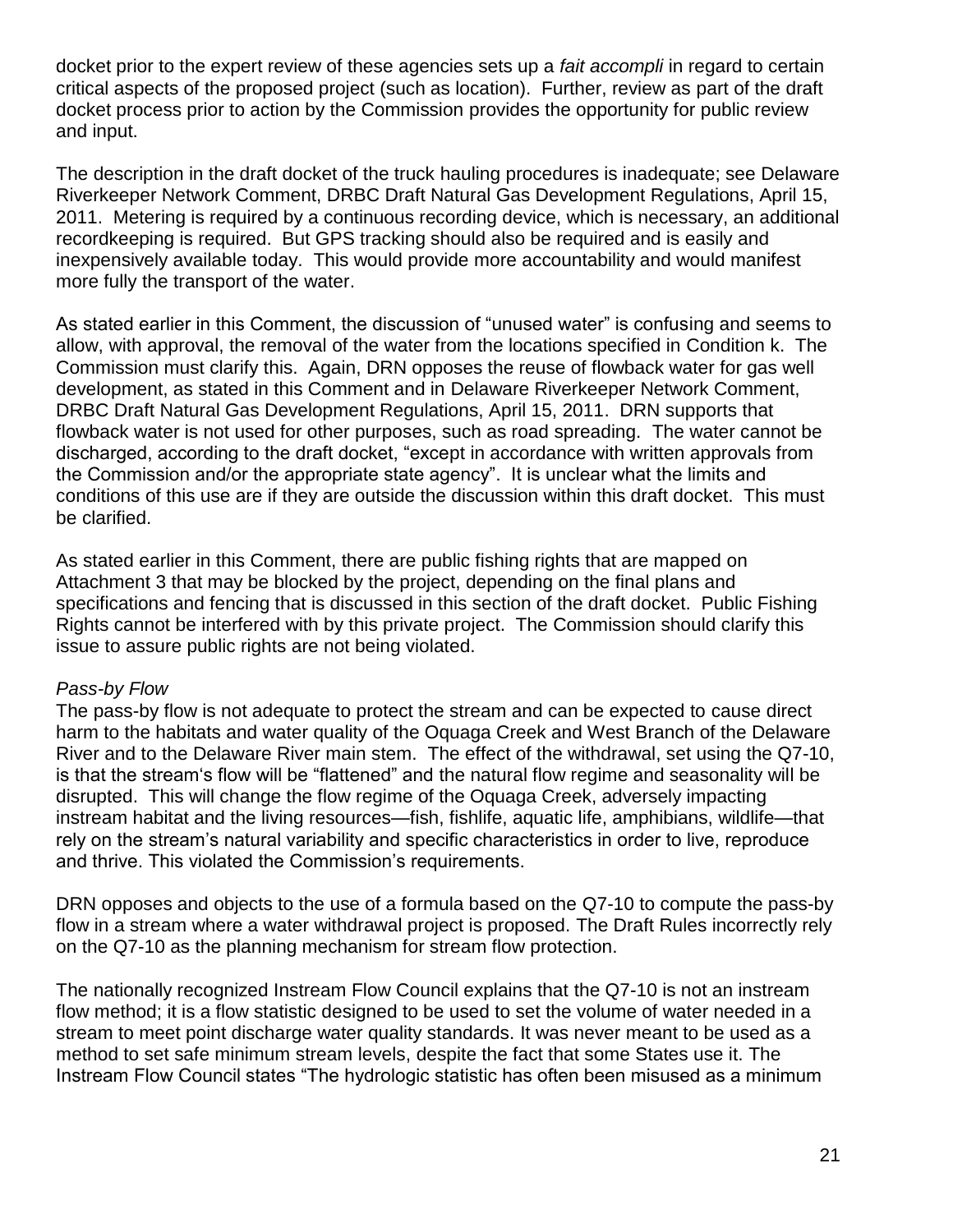flow for keeping fish alive". $49$  They go on to point out "This method should only be used to determine wastewater discharge criteria…This method does not protect aquatic life (Camp Dresser and McKee 1986) and its use as a standard to do so is inappropriate…The 7Q10 should never be used to make instream flow prescriptions for riverine stewardship…the 7Q10 drought flow is inadequate to conserve aquatic life or ecological integrity."<sup>50</sup> They further explain that "Fish communities can generally withstand near-drought conditions that occur infrequently and for short periods. However, setting such a flow as a long-term condition will not sustain them. The influence of flow on aquatic organisms includes more than just magnitude and frequency, duration and season are also important. Making such a low flow the norm is like recommending the sickest day of your life as a satisfactory level for future wellbring. Use of the 7Q10 persists because it favors off-stream uses. However, it does so by sacrificing the fish and wildlife resources that belong to the public and over which government has a stewardship responsibility."<sup>51</sup>

The aquatic life of the stream, fish, the ecological flow needs, water quality, and the stream's hydrology need to be adequately protected in order to avoid degradation. An alternative method of setting a pass-by flow that takes these factors into account must be developed.

## Piotr Parasiewicz reports:

―This permit is inconsistent with the DRBC policy to protect and maintain healthy aquatic populations, which is declared as the goal in the Water Resources Plan. Oquaga Creek represents one of the very productive brook and brown trout streams in the area, which is very important for watershed ecology and recreational fishing. It is one of the last larger tributaries of the West Branch with independent flows not affected by the Cannonsville Dam, which blocks the passage for upstream spawning grounds of trout. Therefore, Oquaga Creek offers important reproductive resources for these fish species in an almost 10 mile long section of the West Branch downstream of the reservoir. Being in close proximity to the dam, the water from Oquaga contributes to the reduction of flow impacts of the reservoir operation; any flow modification in the Oquaga Creek has the potential for creating damage not only to the creek, but also to the West Brach of the Delaware River."<sup>52</sup>

#### Parasiewicz continues:

―The proposed pass-by flow is not based on sound science and does not take into account seasonal needs of the flora and fauna. The proposed withdrawal represents more than 10% of the pass-by flow, while the cumulative effect of all current and future withdrawals is ignored.

Since the creek hydrology is very flashy, the compliance will require continuous flow monitoring and is deemed to be technically very difficult and costly. Additionally, impacts from global climate change are not being considered. The pass-by flow must be set based on an ecological flow regime that protects habitat and water quality in Oquaga Creek and the downstream West Branch of the Delaware River."<sup>53</sup>

Therefore, the pass-by flow must be recalculated to protect the habitat and species that use the Creek based on an ecological flow regime. The proposed pass-by flow of 8 cfs does not

<sup>&</sup>lt;sup>49</sup> Instream Flows for Riverine Resource Stewardship, Instream Flow Council, Cheyenne, Wyoming, 2004, page178

 $50$  lbid.

<sup>&</sup>lt;sup>51</sup> Instream Flows for Riverine Resource Stewardship, Instream Flow Council, Cheyenne, Wyoming, 2004,  $page178-179$ <br> $52 - 2411 - 179$ 

<sup>52</sup> Review of Ecological Impacts of XTO Energy, Inc. , Draft Docket D-2010-022-1, Surface Water Withdrawal, Piotr Parasiewicz, PhD., Rushing Rivers Institute, 5.9.11, p. 2

<sup>53</sup> Review of Ecological Impacts of XTO Energy, Inc. , Draft Docket D-2010-022-1, Surface Water Withdrawal, Piotr Parasiewicz, PhD., Rushing Rivers Institute, 5.9.11, p. 2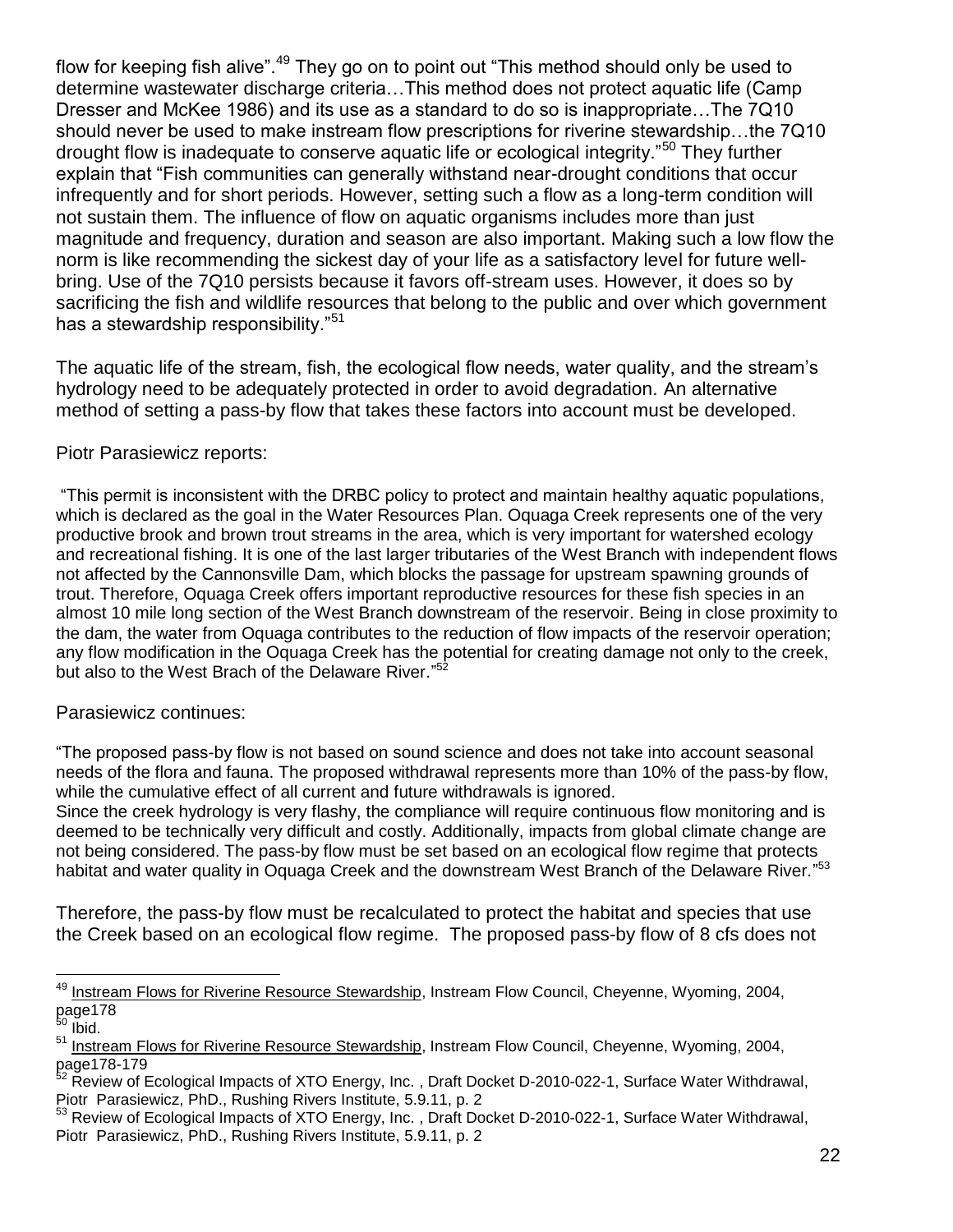provide required protection of the ecological resources of the Basin, as is required by the Commission. This is simply the flow requested by the applicant, XTO Energy, and accepted by the Commission with no apparent technical analysis of how the pass-by flow will affect the stream, stream life and related water resources. This does not comply with Commission requirements. These requirements are discussed at length in Delaware Riverkeeper Network Comment, DRBC Draft Natural Gas Development Regulations, April 15, 2011 and the attached expert reports, including the Parasiewicz report.

Peter Demicco Report is provided as **Attachment 6** and its findings are incorporated fully herein.

Peter Demicco, geologist, reports:

―The 8 cfs value as a pass by flow is not considered an appropriate value based on the overall stream gage data and the relatively arbitrary selection of 10 times the Q7-10. Our Figure 1 presents the daily flow from the gage at Deposit for the period of record. The flow of 8 cfs occurs less that 14 percent of the time at the Deposit Gage. This flow occurs during the dry season and is commonly referred to as base flow. Upstream of the withdrawal, there will be no effect. Downstream, however, some additional discharge from the aquifer will have to occur to make up the loss of stream flow from the withdrawal. This additional base flow will be contributed by groundwater that provides base flow at and downstream of the withdrawal site. The impacts on aquifers that supply drinking water downstream of the site need to be evaluated by the Commission before approval is granted. The proposed withdrawal presents the potential for loss of groundwater reserves that will discharge into the Oquaga Creek to maintain base flow discharge lost to the proposed withdrawal." $54$ 

# *Operations Plan*

DRN does not agree that the project is designed to conform to the requirements of the *Water Code* and *WQR* of the DRBC, as discussed in this Comment. In addition, the Operations Plan is missing from the application and draft docket and must be provided to assure compliance.

As discussed earlier in this Comment, the water withdrawal is 100% consumptive but it is also an Out of Basin Transfer and, as such, does not meet the requirements of the Commission's regulations.

See Delaware Riverkeeper Network Comment, DRBC Draft Natural Gas Development Regulations, April 15, 2011 for further comments on consumptive use, and water supply charges. For reasons discussed earlier in this Comment, DRN does not agree with the statement in the draft docket: "The project does not conflict with the Comprehensive Plan and is designed to prevent substantial adverse impact on the water resources related environment, while sustaining the current and future water uses and development of the water resources of the Basin."<sup>55</sup>

# C. Decision

DRN already addressed in this Comment the Conditions in the draft docket but additional comments are added here.

 $\overline{a}$ 54 "Review of XTO Energy Oquaga Creek Withdrawal, DRBC Docket D-2010-022-1", Peter Demicco, Demicco and Associates, 5.9.11

<sup>55</sup> D-2010-022-1, XTO Oquaga Creek SWWD, Draft, 4.28.2011, 10:00 AM, p. 9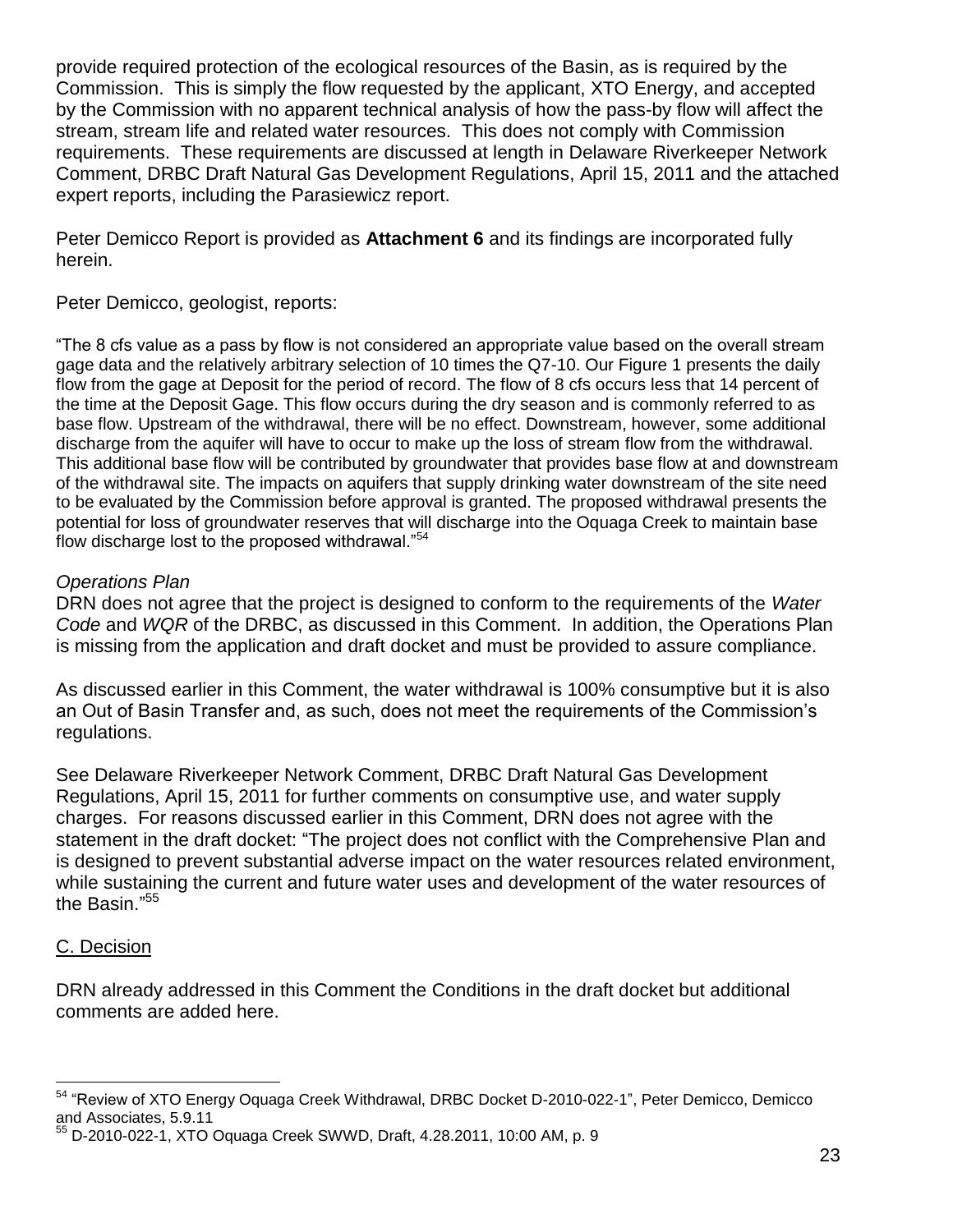Condition d. In addition to the lack of readable scale and resolution of the map provided, the flood plan should be completed prior to consideration of the draft docket by the Commission; there was no such plan submitted to the Commission. Flood emergency plans also should be completed as part of the application, not as an after-the-fact approval. It is unclear if the Commission will need to vote on the approval of these plans since it is not expressly stated if the Executive Director will be reviewing and approving. This must be clarified; DRN advocates that these plans be approved by public vote as part of a public input process.

Condition h. State and local erosion and sediment control and nonpoint source pollution controls are not adequate as discussed at length in Delaware Riverkeeper Network Comment, DRBC Draft Natural Gas Development Regulations, April 15, 2011, including the Michele Adams Report. NPSPCPs must be completed for the site and all related gas well activities in order to meet Commission Water Code requirements under the Special Protection Waters program. State stream bank disturbance permits should be granted before the Commission considers the draft docket to assure that the standards applied meet the goals and requirements of the Commission to maintain existing water quality and achieve "no measurable change" to the exceptional water quality of the Upper Delaware River. Local floodplain requirements, similarly, must be applied and evaluated to assure that the standards of the Commission's floodplain regulation program are achieved. As discussed at length in Delaware Riverkeeper Network Comment, DRBC Draft Natural Gas Development Regulations, April 15, 2011, floodplain disturbance must be avoided and buffers to riparian areas established to protect water quality and stream integrity and the water resources of the Basin.

Condition s. It is unclear how it will be decided if an invasive species control plan (ISCP) will be required. The ISCP is included in the Commission's draft gas rules and DRN commented on that aspect of the proposed regulations, as did many other commenters. The Commission's adopted regulations could differ from the short description of the ISCP in the draft docket. The Commission should adopt Natural Gas Development Regulations before considering this application.

Conditions t, u, and v. The Executive Director should not review and approve conditions of this docket, as stated earlier in this Comment. All aspects of this project should be subject to public review and the public should be able to participate in the decisions made.

Condition w. of the draft docket requires "In accordance with DRBC Resolution No. 87-6 (revised), the docket holder shall continue to implement to the satisfaction of the Executive Director, the systematic program to monitor and control leakage within the water supply system".<sup>56</sup> There is no plan or specification for a leak detection system that meets these requirements in the application submitted by the applicant. According to the draft docket, the docket holder must satisfy the Executive Director with the leakage control and monitoring program.<sup>57</sup> This removes this aspect of the docket from the public input process.

Condition x. of the draft docket requires "The docket holder shall implement to the satisfaction of the Executive Director, the continuous program to encourage water conservation in all types of use within facilities served by this docket approval".<sup>58</sup> There is no water conservation program submitted by the applicant. The only reference to water saving is the reuse of flowback waters, which is discussed not as a conservation measure but as a wastewater

 $\overline{a}$ <sup>56</sup> D-2010-022-1, XTO Oquaga Creek SWWD, Draft, 4.28.2011, 10:00 AM, p. 12

 $57$  Ibid.

 $^{58}$  Ibid.